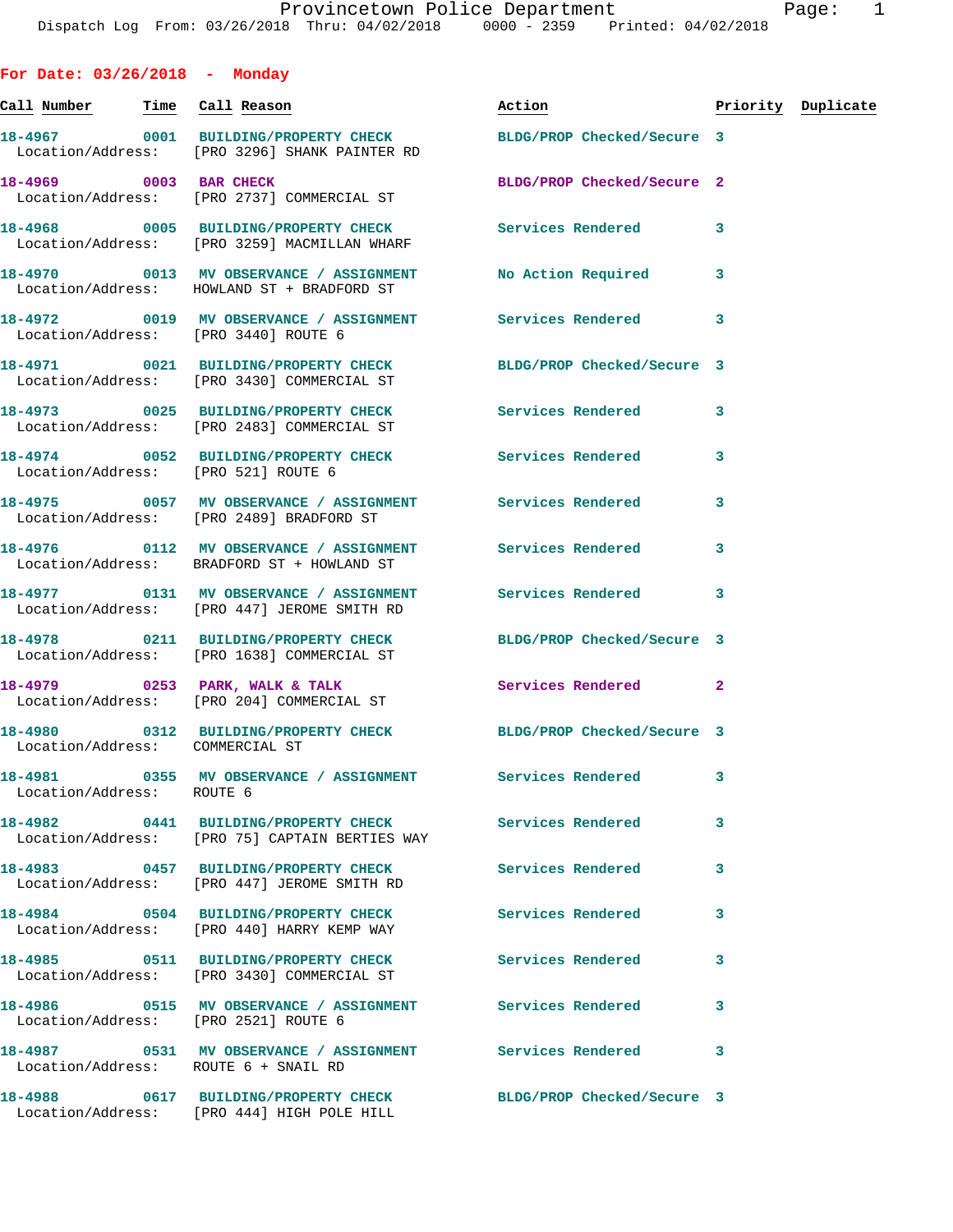|                                                                                              | Provincetown Police Department<br>Dispatch Log From: 03/26/2018 Thru: 04/02/2018 0000 - 2359 Printed: 04/02/2018 |                            |                |
|----------------------------------------------------------------------------------------------|------------------------------------------------------------------------------------------------------------------|----------------------------|----------------|
|                                                                                              | 18-4989 0737 TRAFFIC CONTROL<br>Location/Address: ROUTE 6 + CONWELL ST                                           | Services Rendered          | 3              |
|                                                                                              | 18-4990 0745 BUILDING/PROPERTY CHECK Services Rendered<br>Location/Address: [PRO 3259] MACMILLAN WHARF           |                            | 3              |
| Location/Address: [PRO 3440] ROUTE 6                                                         | 18-4991 0750 MV OBSERVANCE / ASSIGNMENT Services Rendered                                                        |                            | 3              |
|                                                                                              | 18-4993 0817 TRAFFIC CONTROL<br>Location/Address: ROUTE 6 + CONWELL ST                                           | <b>Services Rendered</b>   | 3              |
| Location/Address: [PRO 3440] ROUTE 6                                                         | 18-4994 0910 MV OBSERVANCE / ASSIGNMENT Services Rendered                                                        |                            | 3              |
| 18-4995 0916 MV STOP<br>Location/Address: ROUTE 6 + SNAIL RD<br>Refer To Citation: 18-268-CN |                                                                                                                  | <b>VERBAL WARNING</b>      | 3              |
|                                                                                              | Location/Address: BRADFORD ST + STANDISH ST                                                                      |                            | 3              |
|                                                                                              | 18-4997 1101 PARK, WALK & TALK<br>Location/Address: [PRO 105] COMMERCIAL ST                                      | <b>Services Rendered</b>   | $\mathbf{2}$   |
|                                                                                              | 18-4998 1148 MV OBSERVANCE / ASSIGNMENT<br>Location/Address: [PRO 3296] SHANK PAINTER RD                         | Services Rendered          | 3              |
|                                                                                              | 18-4999 1208 MEDICAL EMERGENCY<br>Location/Address: [PRO 3670] SHANK PAINTER RD                                  | Transported to Hospital    | 1              |
|                                                                                              | 18-5001 1210 MV OBSERVANCE / ASSIGNMENT Services Rendered<br>Location/Address: ROUTE 6 + SHANK PAINTER RD        |                            | 3              |
| 18-5002 1229 MV STOP                                                                         | Location/Address: [PRO 677] ALLERTON ST<br>Refer To Citation: 18-269-CN                                          | <b>VERBAL WARNING</b>      | 3              |
|                                                                                              | 18-5003 1323 SERVICE CALL - POLICE<br>Location/Address: [PRO 3033] COMMERCIAL ST                                 | BLDG/PROP Checked/Secure 3 |                |
| 18-5004 1333 PARK, WALK & TALK                                                               | Location: CENTER OF TOWN                                                                                         | SPOKEN TO                  | 2              |
|                                                                                              | 18-5005 1410 MV OBSERVANCE / ASSIGNMENT Services Rendered<br>Location/Address: [PRO 1784] SHANK PAINTER RD       |                            | 3              |
| Location/Address: [PRO 569] WINSLOW ST                                                       | 18-5006 1451 SERVICE CALL - POLICE                                                                               | <b>Services Rendered</b>   | 3              |
| 18-5007 1451 FIRE - MUTUAL AID<br>Location/Address: [TRU 310] ROUTE 6                        |                                                                                                                  | Services Rendered          | 1              |
|                                                                                              | 18-5008 1530 HAZARDS-WIRE<br>Location/Address: [PRO 1194] COMMERCIAL ST                                          | <b>Services Rendered</b>   | $\mathbf{2}$   |
|                                                                                              | 18-5009 1537 PARK, WALK & TALK<br>Location/Address: [PRO 105] COMMERCIAL ST                                      | Services Rendered          | $\overline{a}$ |
|                                                                                              | 18-5011 1644 ASSIST CITIZEN<br>Location/Address: [PRO 302] COMMERCIAL ST<br>Refer To Arrest: 18-15-AR            | <b>Services Rendered</b>   | 3              |
| Location/Address: ROUTE 6 + SNAIL RD                                                         | 18-5010 1647 MV OBSERVANCE / ASSIGNMENT No Action Required                                                       |                            | 3              |
|                                                                                              | 18-5012 1653 MV OBSERVANCE / ASSIGNMENT Services Rendered<br>Location/Address: BRADFORD ST + HOWLAND ST          |                            | 3              |
| 18-5013 1717 MV STOP                                                                         |                                                                                                                  | <b>VERBAL WARNING</b>      | 3              |

Location/Address: [PRO 1520] BRADFORD ST

Page:  $2$ <br>18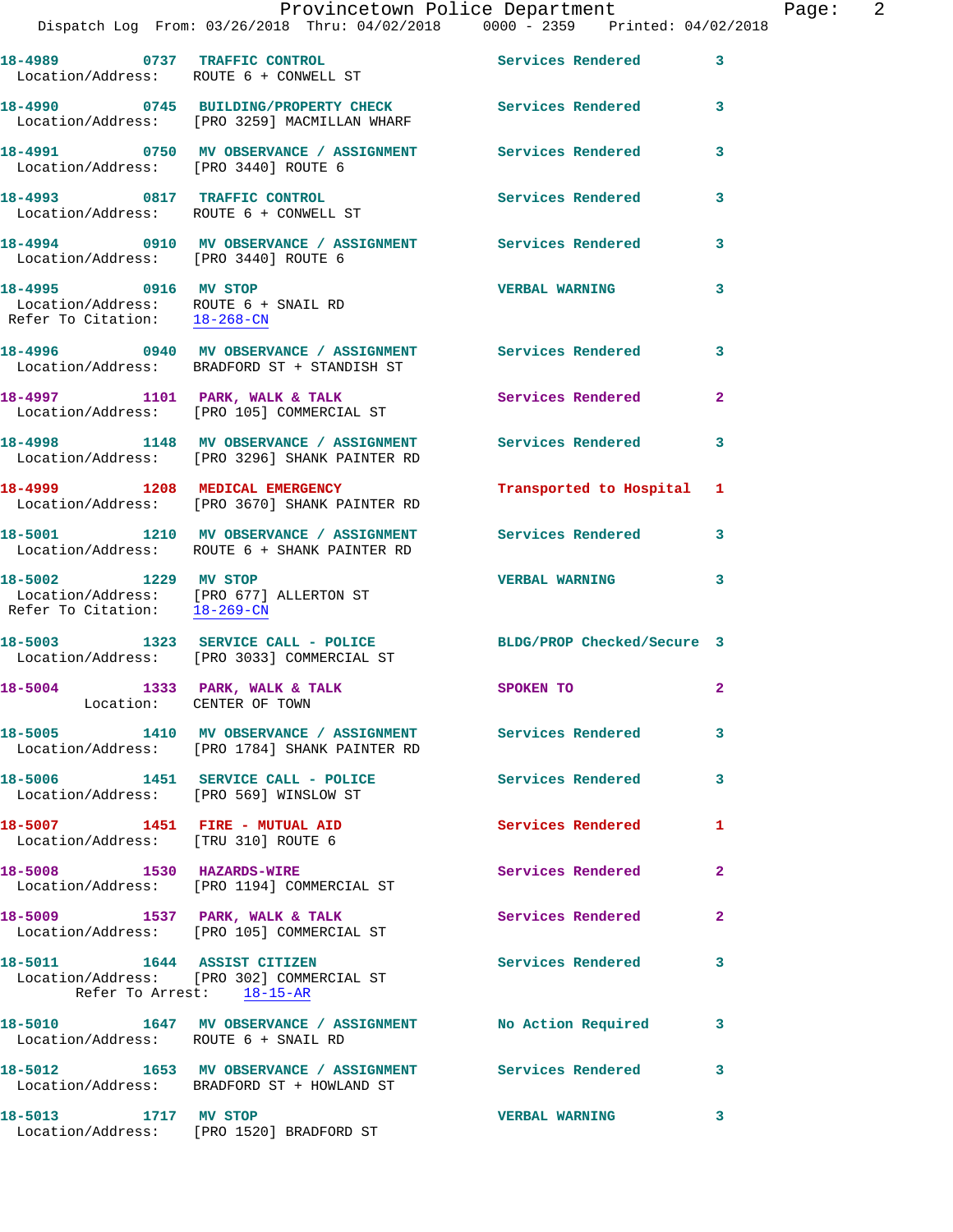Dispatch Log From: 03/26/2018 Thru: 04/02/2018 0000 - 2359 Printed: 04/02/2018

**18-5014 1806 BUILDING/PROPERTY CHECK BLDG/PROP Checked/Secure 3**  Location/Address: [PRO 3317] CEMETERY RD **18-5015 1807 BUILDING/PROPERTY CHECK BLDG/PROP Checked/Secure 3**  Location/Address: [PRO 2500] COMMERCIAL ST **18-5016 1812 BUILDING/PROPERTY CHECK BLDG/PROP Checked/Secure 3**  Location/Address: [PRO 2539] RYDER ST EXT **18-5017 1826 BUILDING/PROPERTY CHECK BLDG/PROP Checked/Secure 3**  Location/Address: [PRO 447] JEROME SMITH RD **18-5019 1913 MV OBSERVANCE / ASSIGNMENT No Action Required 3**  Location/Address: [PRO 94] BRADFORD ST **18-5018 1917 BUILDING/PROPERTY CHECK BLDG/PROP Checked/Secure 3**  Location/Address: [PRO 447] JEROME SMITH RD **18-5020 1949 MV OBSERVANCE / ASSIGNMENT No Action Required 3**  Location/Address: SHANK PAINTER RD 18-5021 2038 PARK, WALK & TALK **Services Rendered** 2 Location/Address: [PRO 204] COMMERCIAL ST **18-5022 2125 BUILDING/PROPERTY CHECK BLDG/PROP Checked/Secure 3**  Location/Address: [PRO 530] SHANK PAINTER RD **18-5023 2136 BUILDING/PROPERTY CHECK BLDG/PROP Checked/Secure 3**  Location/Address: [PRO 519] RACE POINT RD **18-5024 2147 BUILDING/PROPERTY CHECK BLDG/PROP Checked/Secure 3**  Location/Address: [PRO 440] HARRY KEMP WAY **18-5025 2147 BUILDING/PROPERTY CHECK BLDG/PROP Checked/Secure 3**  Location/Address: [PRO 2540] RACE POINT RD **18-5026 2203 BUILDING/PROPERTY CHECK BLDG/PROP Checked/Secure 3**  Location/Address: [PRO 182] COMMERCIAL ST **18-5027 2215 BUILDING/PROPERTY CHECK BLDG/PROP Checked/Secure 3**  Location/Address: [PRO 2483] COMMERCIAL ST **18-5028 2340 BUILDING/PROPERTY CHECK BLDG/PROP Checked/Secure 3**  Location/Address: [PRO 3430] COMMERCIAL ST **18-5029 2354 BUILDING/PROPERTY CHECK BLDG/PROP Checked/Secure 3**  Location/Address: [PRO 1638] COMMERCIAL ST **For Date: 03/27/2018 - Tuesday**

| 18-5030 0017                      | MV OBSERVANCE / ASSIGNMENT<br>Location/Address: [PRO 2494] BRADFORD ST | <b>Services Rendered</b>   | $\overline{3}$ |
|-----------------------------------|------------------------------------------------------------------------|----------------------------|----------------|
| 18-5031 0047<br>Location/Address: | PARK, WALK & TALK<br>[PRO 539] SHANK PAINTER RD                        | Services Rendered          | $\overline{2}$ |
|                                   | Location/Address: BRADFORD ST + RYDER ST                               | Services Rendered          | 3              |
| Location/Address:                 | [PRO 2521] ROUTE 6                                                     | <b>Services Rendered</b>   | 3              |
| Location/Address:                 | [PRO 413] CONWELL ST                                                   | BLDG/PROP Checked/Secure 3 |                |
| Location/Address:                 | 18-5035 0224 BUILDING/PROPERTY CHECK<br>[PRO 2898] JEROME SMITH RD     | BLDG/PROP Checked/Secure 3 |                |
| 18-5036<br>0231                   | <b>BUILDING/PROPERTY CHECK</b>                                         | Services Rendered          | 3              |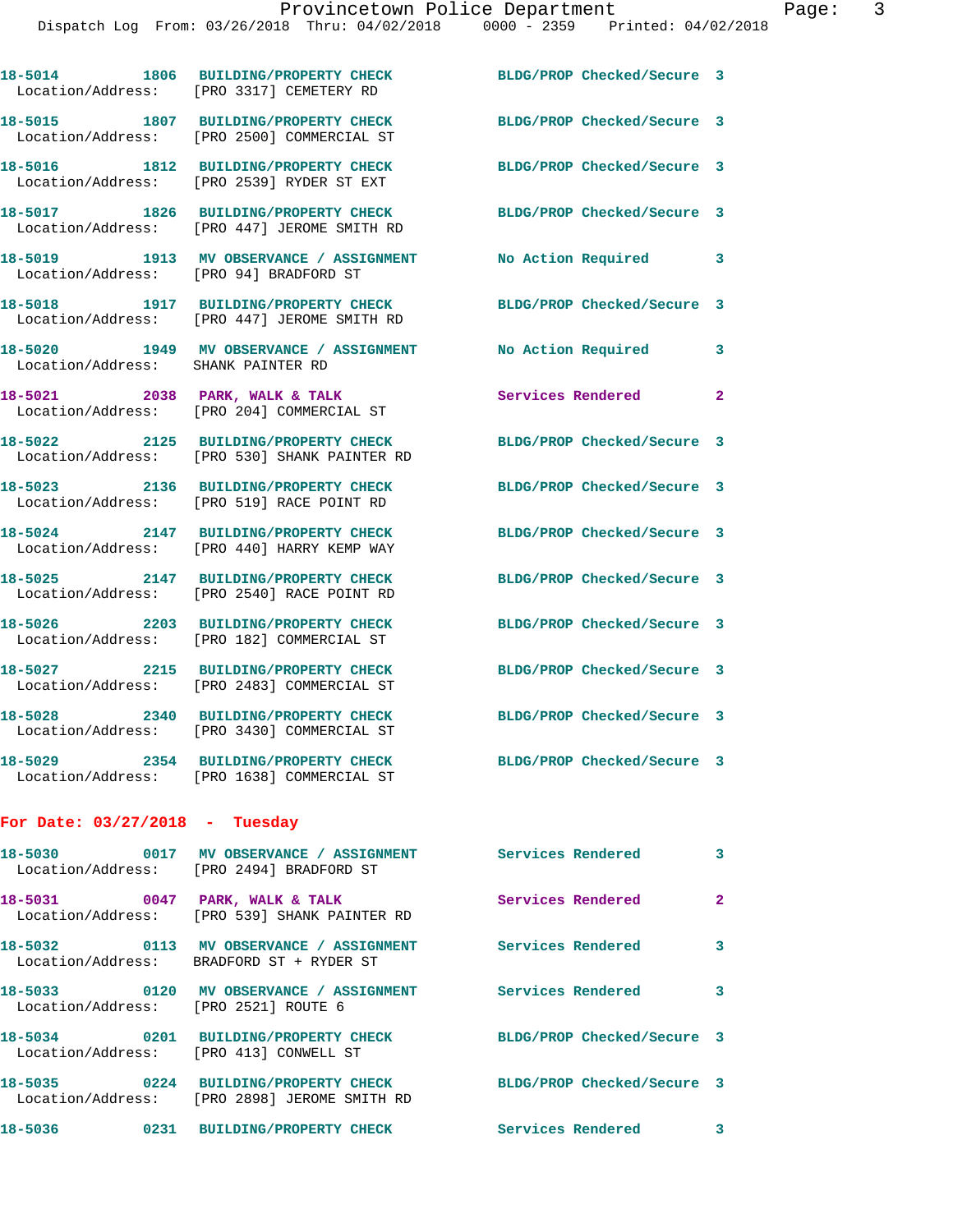|                                                                                                            | Dispatch Log From: 03/26/2018 Thru: 04/02/2018 0000 - 2359 Printed: 04/02/2018                                   | Provincetown Police Department | Page: 4      |
|------------------------------------------------------------------------------------------------------------|------------------------------------------------------------------------------------------------------------------|--------------------------------|--------------|
|                                                                                                            | Location/Address: [PRO 3259] MACMILLAN WHARF                                                                     |                                |              |
| Location/Address: [PRO 3921] ROUTE 6                                                                       | 18-5037 0324 BUILDING/PROPERTY CHECK BLDG/PROP Checked/Secure 3                                                  |                                |              |
| Location/Address: ROUTE 6 + HOWLAND ST                                                                     | 18-5038 0450 MV OBSERVANCE / ASSIGNMENT Services Rendered 3                                                      |                                |              |
| Location/Address: HARRY KEMP WAY                                                                           | 18-5039 0452 NOISE COMPLAINT                                                                                     | Services Rendered 3            |              |
|                                                                                                            | 18-5040 0511 MV OBSERVANCE / ASSIGNMENT Services Rendered 3<br>Location/Address: BRADFORD ST + STANDISH ST       |                                |              |
|                                                                                                            | 18-5041 0548 BUILDING/PROPERTY CHECK BLDG/PROP Checked/Secure 3<br>Location/Address: [PRO 3030] TIN PAN ALLEY RD |                                |              |
|                                                                                                            |                                                                                                                  | Services Rendered 2            |              |
|                                                                                                            | 18-5045 0901 ASSIST CITIZEN<br>Location/Address: [PRO 542] SHANK PAINTER RD                                      | <b>Services Rendered</b>       | $\mathbf{3}$ |
|                                                                                                            | 18-5046 0920 MV OBSERVANCE / ASSIGNMENT Services Rendered<br>Location/Address: SHANK PAINTER RD + COURT ST       |                                | $\mathbf{3}$ |
|                                                                                                            | 18-5047 0945 BUILDING/PROPERTY CHECK Services Rendered 3<br>Location/Address: [PRO 2490] PROVINCELANDS RD        |                                |              |
| 18-5048 0952 MV STOP<br>Location/Address: SNAIL RD<br>Refer To Citation: 18-271-CN                         |                                                                                                                  | VERBAL WARNING 3               |              |
| 18-5049 1003 MV STOP<br>Location/Address: [PRO 521] ROUTE 6<br>Refer To Citation: R8381290                 |                                                                                                                  | Citation / Warning Issue 3     |              |
| 18-5050 1030 MV STOP<br>Location/Address: [PRO 521] ROUTE 6<br>Refer To Citation: R8381291                 |                                                                                                                  | Citation / Warning Issue 3     |              |
| Location/Address: ROUTE 6                                                                                  | 18-5051 1045 ASSIST DEPARTMENT / MUTUAL AID Services Rendered 3                                                  |                                |              |
| 18-5052 1047 MV STOP<br>Location/Address: ROUTE 6 + SNAIL RD<br>Refer To Citation: $\frac{18-272-CN}{\pi}$ |                                                                                                                  | <b>VERBAL WARNING</b>          | $\mathbf{3}$ |
|                                                                                                            | 18-5053 1106 LOST PROPERTY<br>Location/Address: [PRO 440] HARRY KEMP WAY                                         | Services Rendered              | 3            |
| 18-5054 1108 GENERAL INFO                                                                                  | Location/Address: [PRO 542] SHANK PAINTER RD                                                                     | No Action Required             | $\mathbf{3}$ |
| Location/Address: [PRO 3440] ROUTE 6                                                                       | 18-5055 1117 MV OBSERVANCE / ASSIGNMENT                                                                          | No Action Required             | 3            |
|                                                                                                            | 18-5056 1129 PARK, WALK & TALK<br>Location/Address: [PRO 569] WINSLOW ST                                         | No Action Required             | $\mathbf{2}$ |
| 18-5057 1205 MV STOP<br>Refer To Citation: 18-273-CN                                                       | Location/Address: [PRO 1848] COMMERCIAL ST                                                                       | <b>VERBAL WARNING</b>          | $\mathbf{3}$ |
|                                                                                                            | 18-5058 1211 MV COMPLAINT<br>Location/Address: [PRO 2551] PROVINCELANDS RD                                       | Referred to Other Agency 2     |              |
| 18-5059 1228 MV STOP<br>Location/Address: [PRO 3672] ROUTE 6<br>Refer To Citation: R8381306                |                                                                                                                  | Citation / Warning Issue 3     |              |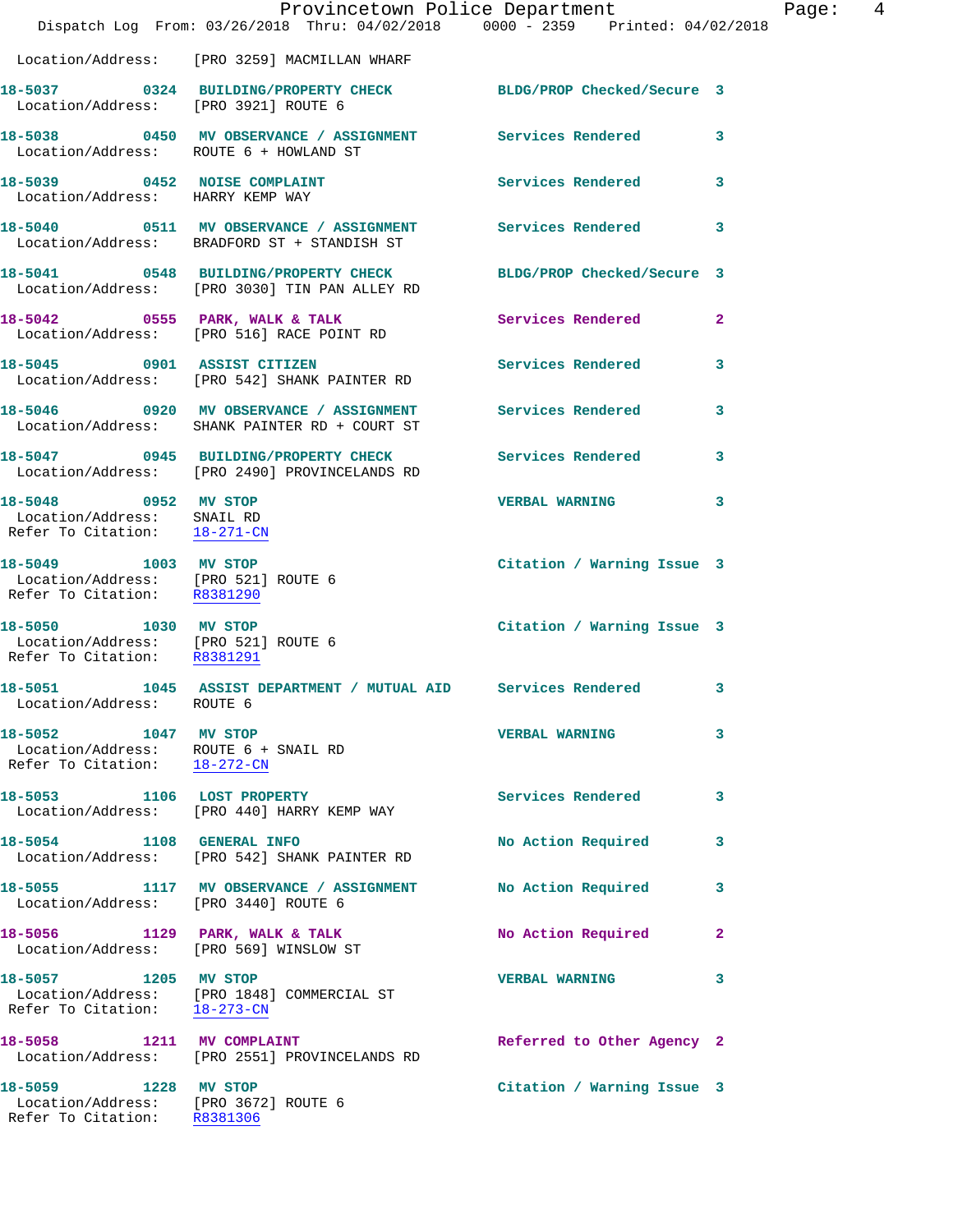|                                                                                    | Provincetown Police Department<br>Dispatch Log From: 03/26/2018 Thru: 04/02/2018 0000 - 2359 Printed: 04/02/2018 |                            |              |
|------------------------------------------------------------------------------------|------------------------------------------------------------------------------------------------------------------|----------------------------|--------------|
| Refer To Citation: 18-274-CN                                                       | 18-5060 1302 MV STOP<br>Location/Address: [PRO 4041] BRADFORD ST                                                 | <b>VERBAL WARNING</b>      | 3            |
| Location/Address: [PRO 94] BRADFORD ST                                             | 18-5062 1326 MV OBSERVANCE / ASSIGNMENT Services Rendered                                                        |                            | 3            |
|                                                                                    | 18-5064 1455 SERVICE CALL - POLICE<br>Location/Address: [PRO 569] WINSLOW ST                                     | <b>Services Rendered</b>   | 3            |
| 18-5065 1537 ANIMAL CALL                                                           | Location/Address: [PRO 2283] COMMERCIAL ST                                                                       | <b>Services Rendered</b>   | $\mathbf{2}$ |
|                                                                                    | 18-5066 1634 MV OBSERVANCE / ASSIGNMENT<br>Location/Address: [PRO 542] SHANK PAINTER RD                          | No Action Required         | 3            |
| Refer To Citation: 18-275-CN                                                       | 18-5068 1634 MV STOP<br>Location/Address: [PRO 3296] SHANK PAINTER RD                                            | <b>VERBAL WARNING</b>      | 3            |
| Location/Address: [PRO 3440] ROUTE 6                                               | 18-5067 1636 MV OBSERVANCE / ASSIGNMENT Services Rendered                                                        |                            | 3            |
| Refer To Arrest: 18-16-AR                                                          | 18-5069 1640 ASSIST CITIZEN<br>Location/Address: [PRO 488] MAYFLOWER ST                                          | <b>Services Rendered</b>   | 3            |
|                                                                                    | 18-5070 1707 MV OBSERVANCE / ASSIGNMENT Services Rendered<br>Location/Address: BRADFORD ST + STANDISH ST         |                            | 3            |
|                                                                                    | 18-5071 1730 BUILDING/PROPERTY CHECK<br>Location/Address: [PRO 2494] BRADFORD ST                                 | <b>Services Rendered</b>   | 3            |
| Location/Address: ROUTE 6 + SNAIL RD                                               | 18-5072 1819 MV OBSERVANCE / ASSIGNMENT No Action Required                                                       |                            | 3            |
|                                                                                    | 18-5073 1911 BUILDING/PROPERTY CHECK<br>Location/Address: [PRO 444] HIGH POLE HILL                               | No Action Required         | 3            |
| 18-5074 1932 MV STOP<br>Location/Address: SNAIL RD<br>Refer To Citation: 18-276-CN |                                                                                                                  | <b>VERBAL WARNING</b>      | 3            |
|                                                                                    | 18-5076 1958 ALARM - GENERAL<br>Location/Address: [PRO 105] COMMERCIAL ST                                        | Services Rendered          | 1            |
|                                                                                    | 18-5075 2001 BUILDING/PROPERTY CHECK<br>Location/Address: [PRO 1638] COMMERCIAL ST                               | BLDG/PROP Checked/Secure 3 |              |
|                                                                                    | 18-5077 2015 BUILDING/PROPERTY CHECK<br>Location/Address: [PRO 3259] MACMILLAN WHARF                             | BLDG/PROP Checked/Secure 3 |              |
|                                                                                    | 18-5078 2028 BUILDING/PROPERTY CHECK<br>Location/Address: [PRO 3259] MACMILLAN WHARF                             | Services Rendered          | 3            |
|                                                                                    | 18-5079 2056 BUILDING/PROPERTY CHECK<br>Location/Address: [PRO 526] RYDER ST EXT                                 | <b>Services Rendered</b>   | 3            |
|                                                                                    | 18-5080 2103 BUILDING/PROPERTY CHECK<br>Location/Address: [PRO 2483] COMMERCIAL ST                               | Services Rendered          | 3            |
|                                                                                    | 18-5081  2104 BUILDING/PROPERTY CHECK<br>Location/Address: [PRO 2494] BRADFORD ST                                | Services Rendered          | 3            |
|                                                                                    | 18-5082 2109 BUILDING/PROPERTY CHECK<br>Location/Address: [PRO 530] SHANK PAINTER RD                             | <b>Services Rendered</b>   | 3            |
|                                                                                    | 18-5084 2112 BUILDING/PROPERTY CHECK<br>Location/Address: [PRO 2512] JEROME SMITH RD                             | <b>Services Rendered</b>   | 3            |

**18-5083 2113 BUILDING/PROPERTY CHECK BLDG/PROP Checked/Secure 3** 

Page: 5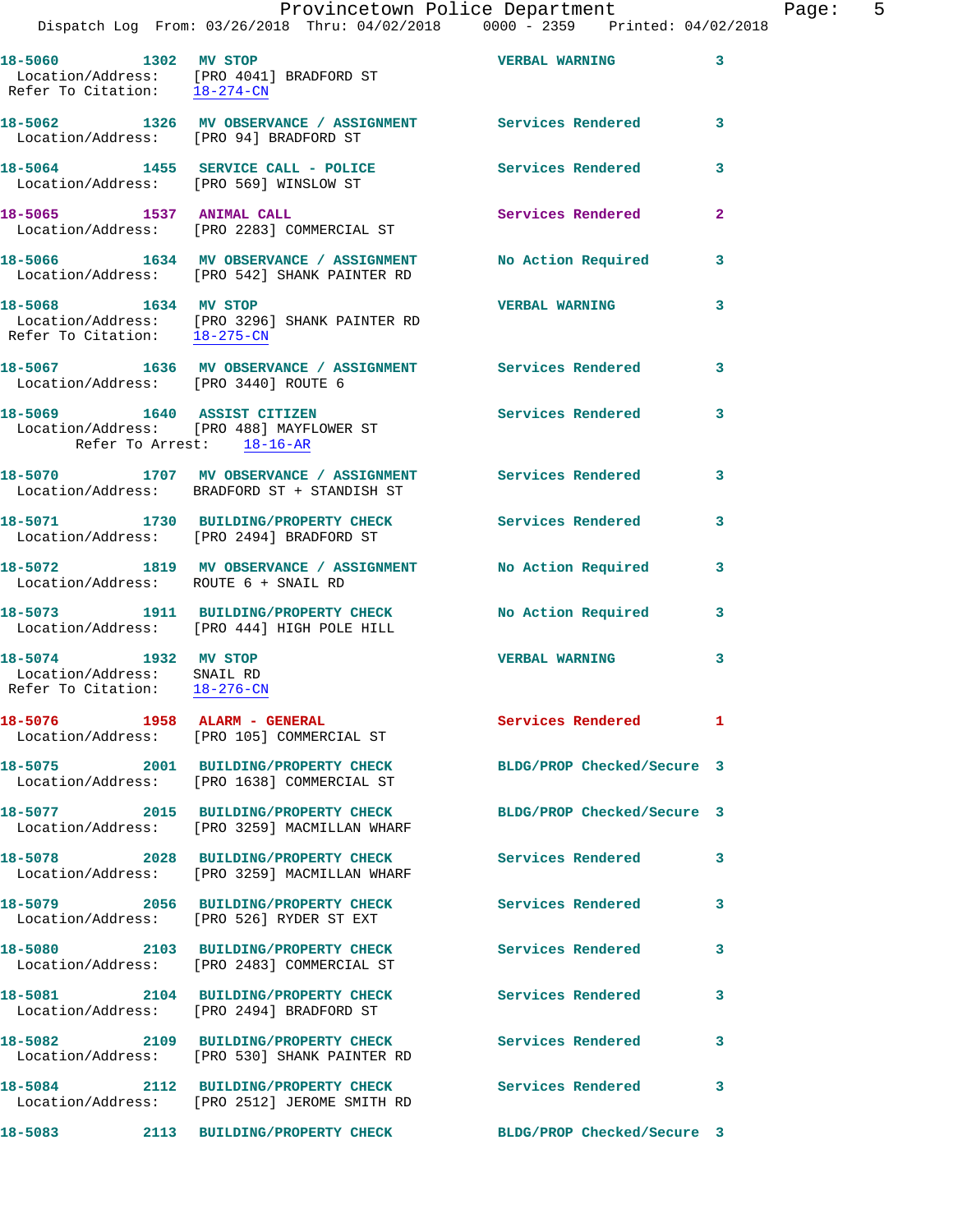|                                                                  | Dispatch Log From: 03/26/2018 Thru: 04/02/2018 0000 - 2359 Printed: 04/02/2018                                  | Provincetown Police Department |                | Page: 6      |  |
|------------------------------------------------------------------|-----------------------------------------------------------------------------------------------------------------|--------------------------------|----------------|--------------|--|
|                                                                  | Location/Address: [PRO 444] HIGH POLE HILL                                                                      |                                |                |              |  |
|                                                                  | 18-5085 2113 BUILDING/PROPERTY CHECK Services Rendered 3<br>Location/Address: [PRO 3430] COMMERCIAL ST          |                                |                |              |  |
| Location/Address: [PRO 94] BRADFORD ST                           | 18-5086 2117 MV OBSERVANCE / ASSIGNMENT No Action Required 3                                                    |                                |                |              |  |
|                                                                  | 18-5087 2122 MV OBSERVANCE / ASSIGNMENT Services Rendered 3<br>Location/Address: [PRO 2319] SHANK PAINTER RD    |                                |                |              |  |
|                                                                  | 18-5089 2149 BUILDING/PROPERTY CHECK Services Rendered<br>Location/Address: [PRO 517] RACE POINT RD             |                                | 3              |              |  |
|                                                                  | 18-5090 2153 BUILDING/PROPERTY CHECK BLDG/PROP Checked/Secure 3<br>Location/Address: [PRO 569] WINSLOW ST       |                                |                |              |  |
|                                                                  | 18-5091 2201 MV OBSERVANCE / ASSIGNMENT Services Rendered 3<br>Location/Address: BRADFORD ST + HOWLAND ST       |                                |                |              |  |
| Location/Address: [PRO 413] CONWELL ST                           | 18-5092 2351 BUILDING/PROPERTY CHECK BLDG/PROP Checked/Secure 3                                                 |                                |                |              |  |
|                                                                  | 18-5093 2359 MV OBSERVANCE / ASSIGNMENT Services Rendered 3<br>Location/Address: [PRO 2521] ROUTE 6             |                                |                |              |  |
| For Date: $03/28/2018$ - Wednesday                               |                                                                                                                 |                                |                |              |  |
|                                                                  | 18-5094 0029 BUILDING/PROPERTY CHECK BLDG/PROP Checked/Secure 3<br>Location/Address: [PRO 3259] MACMILLAN WHARF |                                |                |              |  |
| 18-5095 0038 911 - GENERAL<br>Refer To Arrest: 18-17-AR          | Location/Address: [PRO 3188] MEADOW RD                                                                          | Arrest(s) Made 1               |                | $\mathbf{2}$ |  |
|                                                                  | 18-5096 0137 MV OBSERVANCE / ASSIGNMENT Services Rendered 3<br>Location/Address: BRADFORD ST + RYDER ST         |                                |                |              |  |
| Location/Address: [PRO 413] CONWELL ST                           | 18-5097 0150 MV OBSERVANCE / ASSIGNMENT Services Rendered                                                       |                                | 3              |              |  |
| 18-5098 0155 HAZARDS                                             | Location/Address: ROUTE 6 + MAYFLOWER AVE                                                                       | Referred to Other Agency 2     |                |              |  |
|                                                                  | 18-5099 0247 BUILDING/PROPERTY CHECK BLDG/PROP Checked/Secure 3<br>Location/Address: [PRO 1638] COMMERCIAL ST   |                                |                |              |  |
|                                                                  | 18-5100 0256 MEDICAL EMERGENCY<br>Location/Address: [PRO 542] SHANK PAINTER RD                                  | Services Rendered 1            |                |              |  |
|                                                                  | 18-5101 0436 BUILDING/PROPERTY CHECK BLDG/PROP Checked/Secure 3<br>Location/Address: [PRO 1780] JOHNSON ST      |                                |                |              |  |
| 18-5103 0436 FOLLOW UP                                           | Location/Address: [PRO 542] SHANK PAINTER RD                                                                    | <b>FOLLOW UP</b>               | $\overline{2}$ |              |  |
|                                                                  | 18-5102 0443 BUILDING/PROPERTY CHECK BLDG/PROP Checked/Secure 3<br>Location/Address: [PRO 2728] COMMERCIAL ST   |                                |                |              |  |
|                                                                  | 18-5104 0447 BUILDING/PROPERTY CHECK<br>Location/Address: [PRO 545] SHANK PAINTER RD                            | BLDG/PROP Checked/Secure 3     |                |              |  |
| Location/Address: ROUTE 6 + HOWLAND ST                           | 18-5105 0502 MV OBSERVANCE / ASSIGNMENT Services Rendered                                                       |                                | 3              |              |  |
| Location/Address: ROUTE 6                                        | 18-5106 0539 MV OBSERVANCE / ASSIGNMENT Services Rendered 3                                                     |                                |                |              |  |
| 18-5108 0705 FOLLOW UP<br>Location/Address: [PRO 3188] MEADOW RD |                                                                                                                 | FOLLOW UP                      | $\mathbf{2}$   |              |  |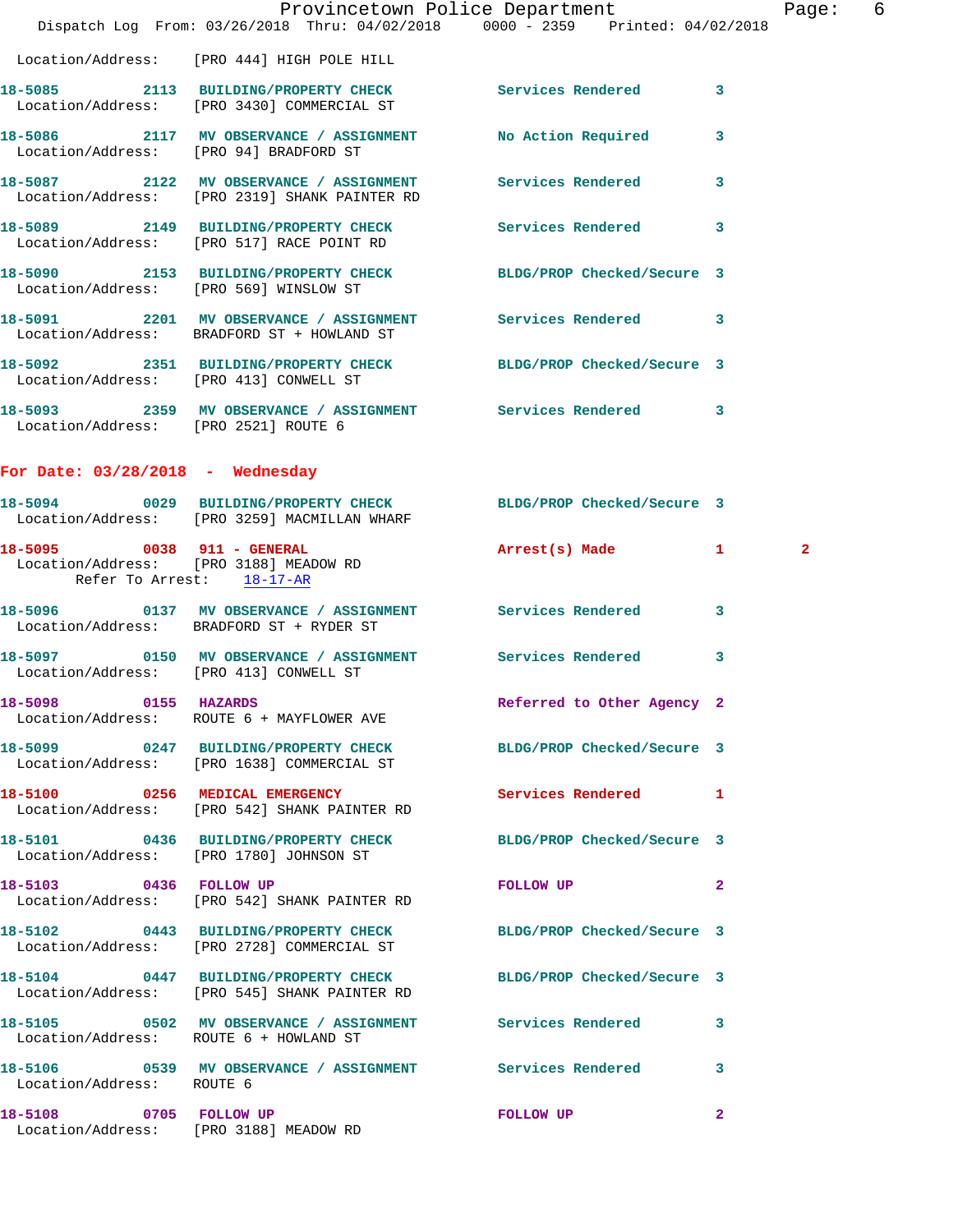|                                                                         | Provincetown Police Department<br>Dispatch Log From: 03/26/2018 Thru: 04/02/2018 0000 - 2359 Printed: 04/02/2018 |                            |              |
|-------------------------------------------------------------------------|------------------------------------------------------------------------------------------------------------------|----------------------------|--------------|
| Refer To Arrest: 18-17-AR                                               |                                                                                                                  |                            |              |
| Location/Address: [PRO 569] WINSLOW ST                                  | 18-5109 0758 SERVICE CALL - POLICE 3 Services Rendered                                                           |                            | 3            |
|                                                                         | 18-5110 0838 PARKING COMPLAINT<br>Location/Address: [PRO 3456] RYDER ST EXT                                      | <b>Services Rendered</b>   | 3            |
|                                                                         | 18-5111 0843 PARK, WALK & TALK<br>Location/Address: [PRO 488] MAYFLOWER ST                                       | Services Rendered          | $\mathbf{2}$ |
| Location/Address: [PRO 3440] ROUTE 6                                    | 18-5113 0926 MV OBSERVANCE / ASSIGNMENT Services Rendered                                                        |                            | 3            |
|                                                                         | 18-5114 0937 ALARM - FIRE<br>Location/Address: [PRO 2167] COMMERCIAL ST                                          | False Alarm                | 1            |
| Location/Address: [PRO 2513] ROUTE 6                                    | 18-5116 0956 MV OBSERVANCE / ASSIGNMENT Services Rendered                                                        |                            | 3            |
|                                                                         | 18-5117 1020 MV OBSERVANCE / ASSIGNMENT Services Rendered<br>Location/Address: COMMERCIAL ST + SNAIL RD          |                            | 3            |
| 18-5118 1031 MV STOP                                                    | Location/Address: [PRO 542] SHANK PAINTER RD                                                                     | No Action Required         | 3            |
| 18-5119 1033 HAZARDS<br>Location/Address: BRADFORD ST                   |                                                                                                                  | SPOKEN TO                  | $\mathbf{2}$ |
| 18-5120 1057 MV STOP<br>Refer To Citation: R8381292                     | Location/Address: [PRO 662] COMMERCIAL ST                                                                        | Citation / Warning Issue 3 |              |
| 18-5121 1057 SERVE SUMMONS                                              | Location/Address: [PRO 542] SHANK PAINTER RD                                                                     | Services Rendered          | 3            |
| Location/Address: [PRO 3222] ALDEN ST                                   | 18-5126 1149 MEDICAL EMERGENCY                                                                                   | Transported to Hospital 1  |              |
| Location/Address: [PRO 94] BRADFORD ST                                  | 18-5125 1150 MV OBSERVANCE / ASSIGNMENT Services Rendered                                                        |                            | 3            |
| 18-5128 1219 ESCORT / TRANSPORT                                         | Location/Address: [ORL] ROCK HARBOR RD                                                                           | Transferred Custody        | 3            |
|                                                                         | 18-5129 1352 SUSPICIOUS ACTIVITY<br>Location/Address: [PRO 827] COMMERCIAL ST                                    | <b>Services Rendered</b>   | $\mathbf{2}$ |
| 18-5130 1411 MEDICAL EMERGENCY                                          | Location/Address: [PRO 1952] COMMERCIAL ST                                                                       | Unfounded                  | 1            |
|                                                                         | 18-5131 1420 MEDICAL EMERGENCY<br>Location/Address: [PRO 440] HARRY KEMP WAY                                     | Transported to Hospital    | 1            |
| 18-5132 1527 B & E / BURGLARY                                           | Location/Address: [PRO 3935] HARBOUR DR                                                                          | <b>Services Rendered</b>   | 2            |
| 18-5133 1631 MEDICAL EMERGENCY<br>Location/Address: [PRO 3222] ALDEN ST |                                                                                                                  | Services Rendered          | 1            |
|                                                                         | 18-5134 1650 BUILDING/PROPERTY CHECK<br>Location/Address: [PRO 3259] MACMILLAN WHARF                             | Services Rendered          | 3            |
| Location/Address: [PRO 3440] ROUTE 6                                    | 18-5135 1655 MV OBSERVANCE / ASSIGNMENT Services Rendered                                                        |                            | 3            |
|                                                                         | 18-5137 1718 BUILDING/PROPERTY CHECK<br>Location/Address: [PRO 2540] RACE POINT RD                               | <b>Services Rendered</b>   | 3            |
|                                                                         | 18-5138 1749 BUILDING/PROPERTY CHECK                                                                             | Services Rendered          | 3            |

Location/Address: [PRO 2898] JEROME SMITH RD

Page: 7<br>18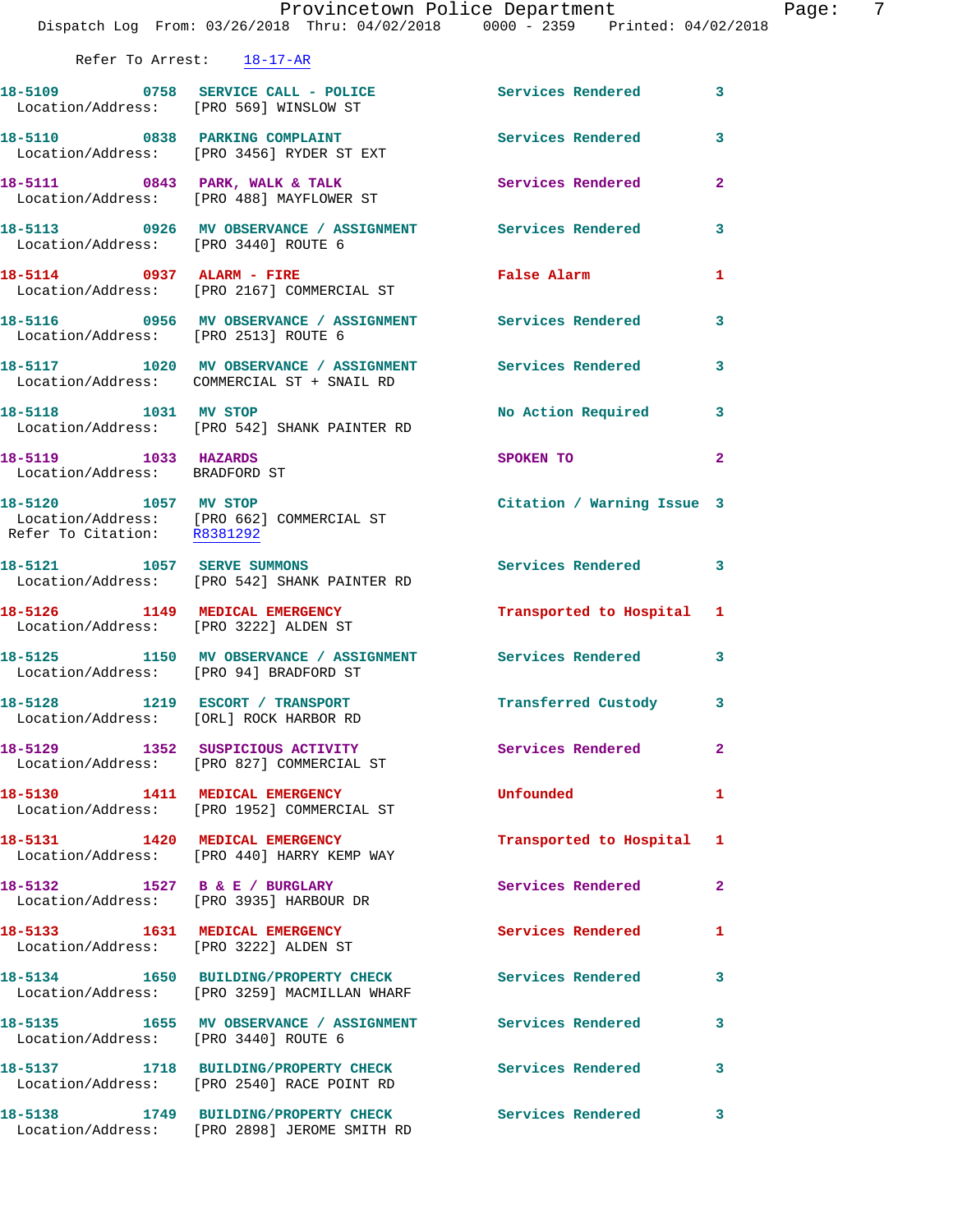|                                                                                                                | 18-5140 1856 PARK, WALK & TALK 1999 Services Rendered 2<br>Location: [PRO 3431] LOPES SQUARE            |                            |                            |
|----------------------------------------------------------------------------------------------------------------|---------------------------------------------------------------------------------------------------------|----------------------------|----------------------------|
| Location/Address: [PRO 94] BRADFORD ST                                                                         | 18-5143 1920 BUILDING/PROPERTY CHECK Services Rendered                                                  |                            | 3                          |
| Location/Address: [PRO 2521] ROUTE 6                                                                           | 18-5142 1924 MV OBSERVANCE / ASSIGNMENT Services Rendered 3                                             |                            |                            |
| 18-5144 1939 MV STOP<br>Location/Address: [PRO 2513] ROUTE 6<br>Refer To Citation: $\frac{18-277-CN}{28}$      |                                                                                                         | <b>VERBAL WARNING</b>      | $\overline{\mathbf{3}}$    |
|                                                                                                                | 18-5145 1952 BUILDING/PROPERTY CHECK<br>Location/Address: [PRO 175] COMMERCIAL ST                       | BLDG/PROP Checked/Secure 3 |                            |
|                                                                                                                | 18-5146 2001 BUILDING/PROPERTY CHECK<br>Location/Address: [PRO 2483] COMMERCIAL ST                      | BLDG/PROP Checked/Secure 3 |                            |
| Location/Address: ROUTE 6                                                                                      | 18-5148 2008 MV OBSERVANCE / ASSIGNMENT Services Rendered 3                                             |                            |                            |
| 18-5149 2011 MV STOP<br>Location/Address: [PRO 521] ROUTE 6<br>Refer To Citation: $\frac{18-278-\text{CN}}{1}$ |                                                                                                         | <b>VERBAL WARNING</b>      | 3                          |
| Location/Address: [PRO 521] ROUTE 6                                                                            | 18-5147 2013 BUILDING/PROPERTY CHECK Services Rendered 3                                                |                            |                            |
|                                                                                                                | 18-5150 2038 MV OBSERVANCE / ASSIGNMENT No Action Required 3<br>Location/Address: [PRO 595] BRADFORD ST |                            |                            |
|                                                                                                                | 18-5151 2050 BUILDING/PROPERTY CHECK<br>Location/Address: [PRO 2194] COMMERCIAL ST                      | BLDG/PROP Checked/Secure 3 |                            |
|                                                                                                                | 18-5152 2103 PARK, WALK & TALK<br>Location/Address: RYDER ST + COMMERCIAL ST                            | Services Rendered          | $\mathbf{2}$               |
|                                                                                                                | 18-5154 2130 BUILDING/PROPERTY CHECK<br>Location/Address: [PRO 2018] COMMERCIAL ST                      | <b>Services Rendered</b>   | $\overline{\mathbf{3}}$    |
|                                                                                                                | 18-5153 2135 BUILDING/PROPERTY CHECK<br>Location/Address: [PRO 75] CAPTAIN BERTIES WAY                  | <b>Services Rendered</b>   | $\overline{\phantom{a}}$ 3 |
|                                                                                                                | 18-5155 2136 BUILDING/PROPERTY CHECK<br>Location/Address: [PRO 2977] COMMERCIAL ST                      | Services Rendered          | 3                          |
| 18-5156                                                                                                        | 2157 BUILDING/PROPERTY CHECK<br>Location/Address: [PRO 2490] PROVINCELANDS RD                           | Services Rendered          | $\overline{\phantom{a}}$ 3 |
|                                                                                                                | 18-5157 2332 BUILDING/PROPERTY CHECK<br>Location/Address: [PRO 175] COMMERCIAL ST                       | BLDG/PROP Checked/Secure 3 |                            |
| 18-5158 2332 PARK, WALK & TALK<br>Location/Address: COMMERCIAL ST                                              |                                                                                                         | <b>Services Rendered</b>   | $\mathbf{2}$               |
| 18-5159 2334 HAZARDS                                                                                           | Location/Address: [PRO 1338] COMMERCIAL ST                                                              | Services Rendered          | $\mathbf{2}$               |
|                                                                                                                | 18-5160 2346 BUILDING/PROPERTY CHECK<br>Location/Address: [PRO 488] MAYFLOWER ST                        | BLDG/PROP Checked/Secure 3 |                            |
|                                                                                                                | 18-5161 2350 BUILDING/PROPERTY CHECK<br>Location/Address: [PRO 2483] COMMERCIAL ST                      | Services Rendered          | 3                          |
|                                                                                                                | 18-5162 2358 MV OBSERVANCE / ASSIGNMENT<br>Location/Address: BRADFORD ST + HIGH POLE HILL               | Services Rendered          | 3                          |

**For Date: 03/29/2018 - Thursday**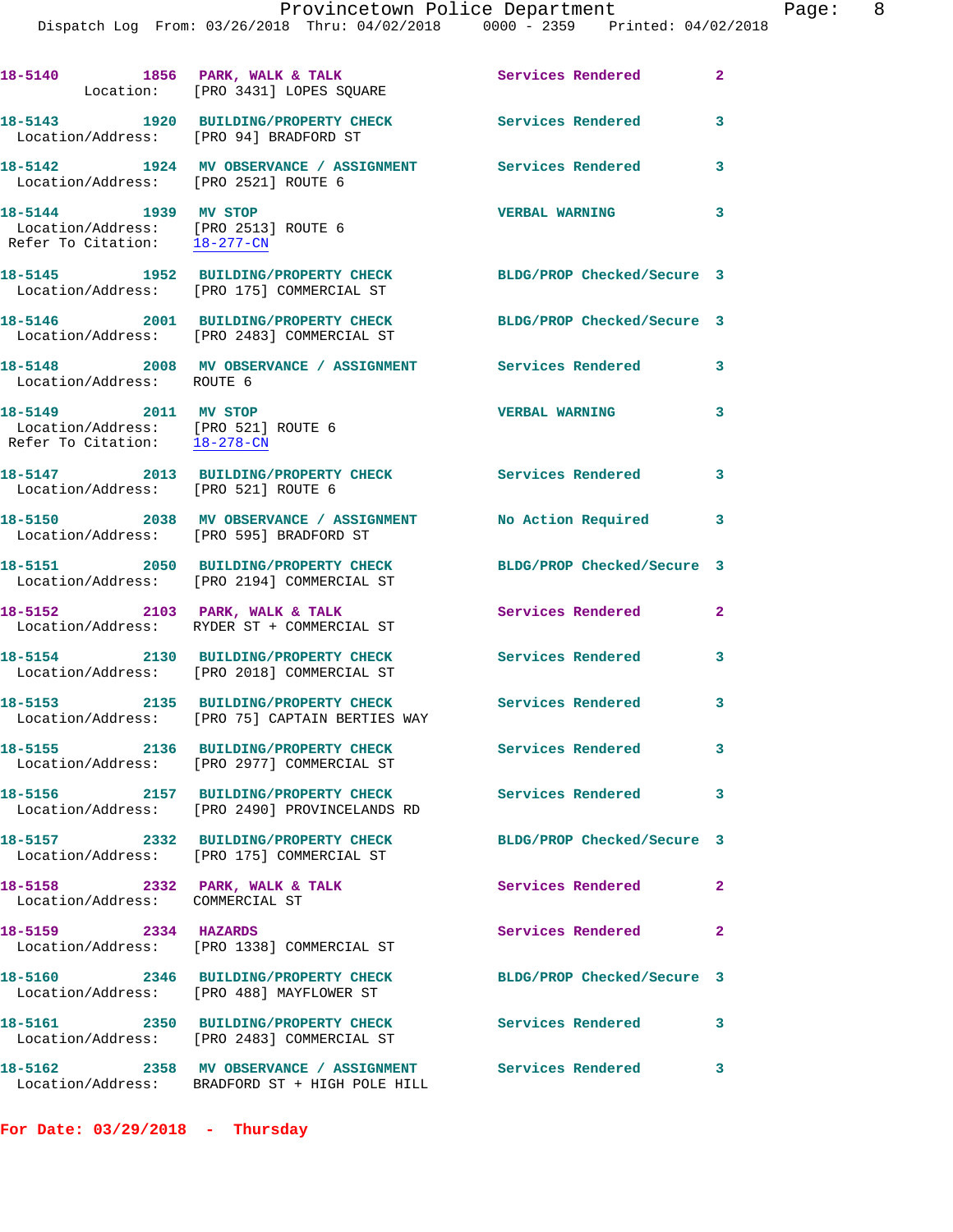| Location/Address: [PRO 2489] BRADFORD ST<br>Location/Address: [PRO 2513] ROUTE 6<br>Location/Address: [PRO 2521] ROUTE 6 | 18-5172 0244 BUILDING/PROPERTY CHECK<br>18-5173 0306 BUILDING/PROPERTY CHECK<br>Location/Address: [PRO 516] RACE POINT RD<br>18-5174 0430 MV OBSERVANCE / ASSIGNMENT Services Rendered<br>18-5175 0436 MV OBSERVANCE / ASSIGNMENT Services Rendered | <b>Services Rendered</b><br>BLDG/PROP Checked/Secure 3 | 3<br>3<br>3<br>3        |
|--------------------------------------------------------------------------------------------------------------------------|-----------------------------------------------------------------------------------------------------------------------------------------------------------------------------------------------------------------------------------------------------|--------------------------------------------------------|-------------------------|
|                                                                                                                          |                                                                                                                                                                                                                                                     |                                                        |                         |
|                                                                                                                          |                                                                                                                                                                                                                                                     |                                                        |                         |
|                                                                                                                          |                                                                                                                                                                                                                                                     |                                                        |                         |
|                                                                                                                          |                                                                                                                                                                                                                                                     |                                                        |                         |
| Location/Address: [PRO 106] COMMERCIAL ST                                                                                |                                                                                                                                                                                                                                                     |                                                        |                         |
| Location/Address: [PRO 444] HIGH POLE HILL                                                                               | 18-5171 0225 BUILDING/PROPERTY CHECK Services Rendered                                                                                                                                                                                              |                                                        | 3                       |
|                                                                                                                          | 18-5170 0210 MV OBSERVANCE / ASSIGNMENT Services Rendered<br>Location/Address: JEROME SMITH RD + SHANK PAINTER RD                                                                                                                                   |                                                        | 3                       |
|                                                                                                                          | 18-5169 0142 BUILDING/PROPERTY CHECK BLDG/PROP Checked/Secure 3<br>Location/Address: [PRO 3259] MACMILLAN WHARF                                                                                                                                     |                                                        |                         |
| 18-5168 0136 BUILDING/PROPERTY CHECK<br>Location/Address: [PRO 517] RACE POINT RD                                        |                                                                                                                                                                                                                                                     | <b>Services Rendered</b>                               | 3                       |
| 18-5167 0121 BUILDING/PROPERTY CHECK<br>Location/Address: [PRO 2499] RACE POINT RD                                       |                                                                                                                                                                                                                                                     | Services Rendered                                      | 3                       |
| 18-5166 0109 MV STOP                                                                                                     | Location/Address: BRADFORD ST + ALLERTON ST<br>Refer To Citation: $\frac{18-279-CN}{R2513998}$                                                                                                                                                      | Citation / Warning Issue 3                             |                         |
| Location/Address: [PRO 595] BRADFORD ST                                                                                  | 18-5165 0101 MV OBSERVANCE / ASSIGNMENT                                                                                                                                                                                                             | <b>Services Rendered</b>                               | $\overline{\mathbf{3}}$ |
| Location/Address: [PRO 1886] BRADFORD ST                                                                                 | 18-5164 0052 BUILDING/PROPERTY CHECK BLDG/PROP Checked/Secure 3                                                                                                                                                                                     |                                                        |                         |
| Location/Address: [PRO 2521] ROUTE 6                                                                                     | 18-5163 0004 MV OBSERVANCE / ASSIGNMENT Services Rendered                                                                                                                                                                                           |                                                        | 3                       |
|                                                                                                                          | Provincetown Police Department<br>Dispatch Log From: 03/26/2018 Thru: 04/02/2018 0000 - 2359 Printed: 04/02/2018                                                                                                                                    |                                                        |                         |

Location/Address: [PRO 1577] HOWLAND ST

**18-5177 0558 BUILDING/PROPERTY CHECK BLDG/PROP Checked/Secure 3**  Location/Address: [PRO 447] JEROME SMITH RD

**18-5178 0602 BUILDING/PROPERTY CHECK BLDG/PROP Checked/Secure 3**  Location/Address: [PRO 525] COMMERCIAL ST

**18-5180 0602 BUILDING/PROPERTY CHECK Services Rendered 3**  Location/Address: [PRO 2540] RACE POINT RD

**18-5182 0744 MV STOP VERBAL WARNING 3**  Location/Address: [PRO 536] SHANK PAINTER RD Refer To Citation: 18-280-CN

**18-5183 0756 SERVICE CALL - POLICE Services Rendered 3**  Location/Address: [PRO 569] WINSLOW ST

**18-5184 0817 BUILDING/PROPERTY CHECK Services Rendered 3**  Location/Address: [PRO 3259] MACMILLAN WHARF

18-5185 0821 SERVICE CALL - POLICE 3 Services Rendered 3 Location/Address: [PRO 488] MAYFLOWER ST

**18-5186 0825 MV OBSERVANCE / ASSIGNMENT Services Rendered 3** 

Page: 9<br>18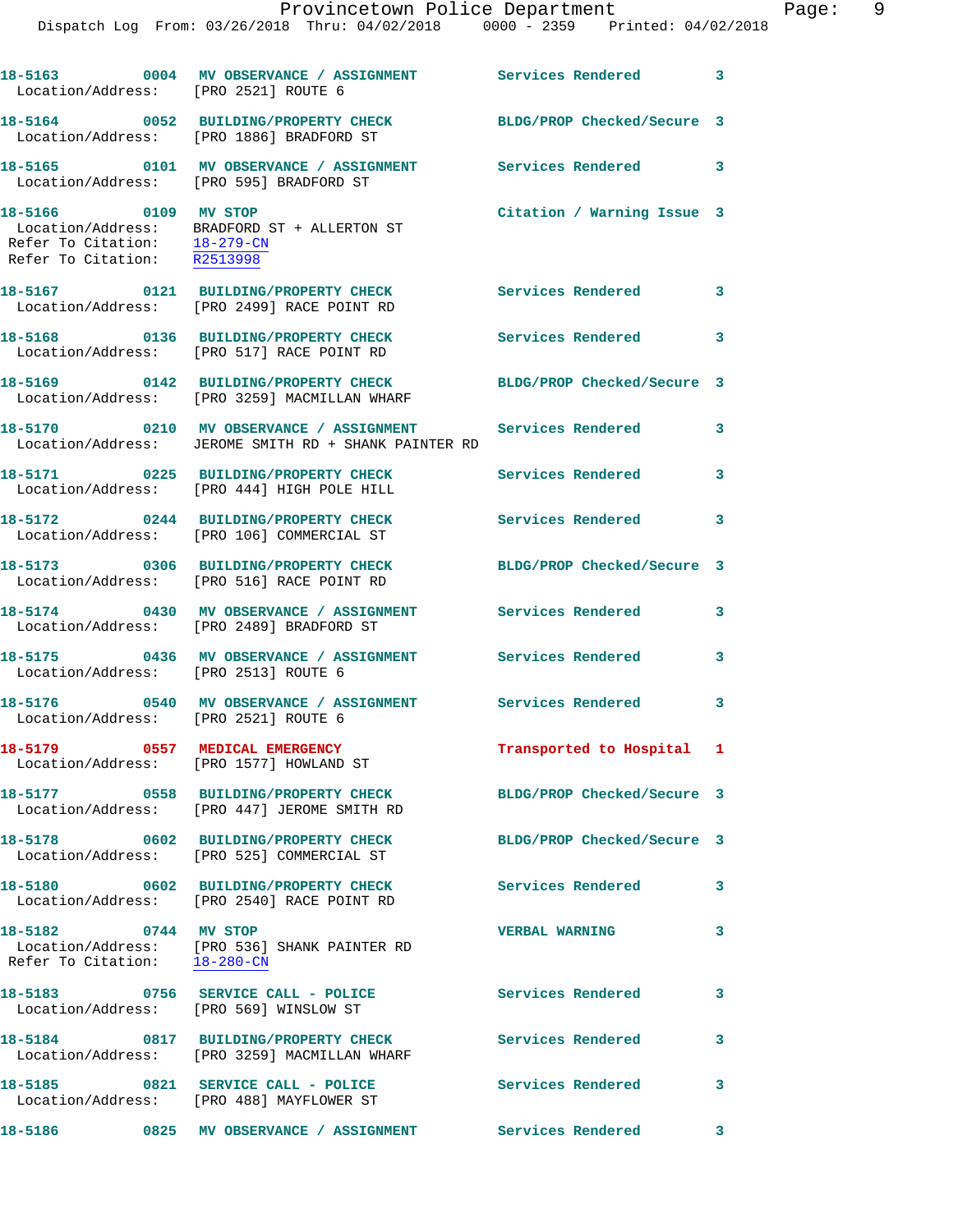|                                                              | Provincetown Police Department<br>Dispatch Log From: 03/26/2018 Thru: 04/02/2018 0000 - 2359 Printed: 04/02/2018 |                            |                         |
|--------------------------------------------------------------|------------------------------------------------------------------------------------------------------------------|----------------------------|-------------------------|
|                                                              | Location/Address: [PRO 3430] COMMERCIAL ST                                                                       |                            |                         |
| Location/Address: [PRO 3287] ROUTE 6                         | 18-5187 0826 BUILDING/PROPERTY CHECK                                                                             | Services Rendered          | 3                       |
|                                                              | 18-5188 0843 PARK, WALK & TALK 3 Services Rendered<br>Location/Address: [PRO 569] WINSLOW ST                     |                            | $\overline{2}$          |
| Location/Address: [PRO 571] ALDEN ST                         | 18-5191 0908 BUILDING/PROPERTY CHECK                                                                             | <b>Services Rendered</b>   | 3                       |
|                                                              | 18-5190 0910 BUILDING/PROPERTY CHECK BLDG/PROP Checked/Secure 3<br>Location/Address: [PRO 1638] COMMERCIAL ST    |                            |                         |
|                                                              | 18-5193 0913 PARK, WALK & TALK<br>Location/Address: [PRO 3121] COMMERCIAL ST                                     | Services Rendered          | $\overline{2}$          |
|                                                              | 18-5192 0917 BUILDING/PROPERTY CHECK Services Rendered<br>Location/Address: [PRO 2206] PILGRIMS LANDING          |                            | 3                       |
| 18-5195 0948 MV STOP                                         | Location/Address: BRADFORD ST + COTTAGE ST<br>Refer To Citation: R8381293                                        | Citation / Warning Issue 3 |                         |
|                                                              | 18-5197 0948 SUSPICIOUS ACTIVITY<br>Location/Address: [PRO 29] BRADFORD ST                                       | Services Rendered          | $\overline{2}$          |
| 18-5196 0950 ANIMAL CALL                                     | Location/Address: [PRO 3670] SHANK PAINTER RD                                                                    | FOLLOW UP                  | $\mathbf{2}$            |
|                                                              | 18-5194 0951 MV OBSERVANCE / ASSIGNMENT Services Rendered<br>Location/Address: BRADFORD ST + STANDISH ST         |                            | 3                       |
| Location/Address: [PRO 2518] ROUTE 6                         | 18-5198 1015 MV OBSERVANCE / ASSIGNMENT Services Rendered                                                        |                            | 3                       |
|                                                              | 18-5199 1039 MV OBSERVANCE / ASSIGNMENT Services Rendered<br>Location/Address: RACE POINT RD + NELSON AVE        |                            | 3                       |
|                                                              | 18-5201 1128 PARK, WALK & TALK<br>Location/Address: [PRO 569] WINSLOW ST                                         | Services Rendered          | $\overline{\mathbf{2}}$ |
|                                                              | 18-5202 1309 ALARM - GENERAL<br>Location/Address: [PRO 965] KIMBERLY LN                                          | BLDG/PROP Checked/Secure 1 |                         |
|                                                              | 18-5203 1335 PARK, WALK & TALK<br>Location/Address: [PRO 537] SHANK PAINTER RD                                   | Services Rendered          | $\overline{2}$          |
| 18-5205 1427 ANIMAL CALL<br>Location/Address: HARRY KEMP WAY |                                                                                                                  | Removed Hazard             | $\mathbf{2}$            |
|                                                              | 18-5206 1456 SERVICE CALL - POLICE<br>Location/Address: [PRO 569] WINSLOW ST                                     | Services Rendered          | 3                       |
|                                                              | 18-5207 1551 PARK, WALK & TALK<br>Location/Address: [PRO 204] COMMERCIAL ST                                      | No Action Required         | $\mathbf{2}$            |
|                                                              | 18-5208 1704 MEDICAL EMERGENCY<br>Location/Address: [PRO 2124] COMMERCIAL ST                                     | <b>PATIENT REFUSAL</b>     | 1                       |
| Location/Address: [PRO 59] BRADFORD ST                       | 18-5209 1728 MV OBSERVANCE / ASSIGNMENT Services Rendered                                                        |                            | 3                       |
|                                                              | 18-5210 1753 FIREARMS / WEAPONS<br>Location/Address: [PRO 1158] WINSLOW ST                                       | Services Rendered          | $\mathbf{2}$            |
|                                                              | 18-5212 1931 MV OBSERVANCE / ASSIGNMENT Services Rendered<br>Location/Address: [PRO 2577] BRADFORD ST            |                            | 3                       |
| 18-5213 1948 MV STOP                                         | Location/Address: [PRO 58] BRADFORD ST                                                                           | <b>VERBAL WARNING</b>      | 3                       |

Page: 10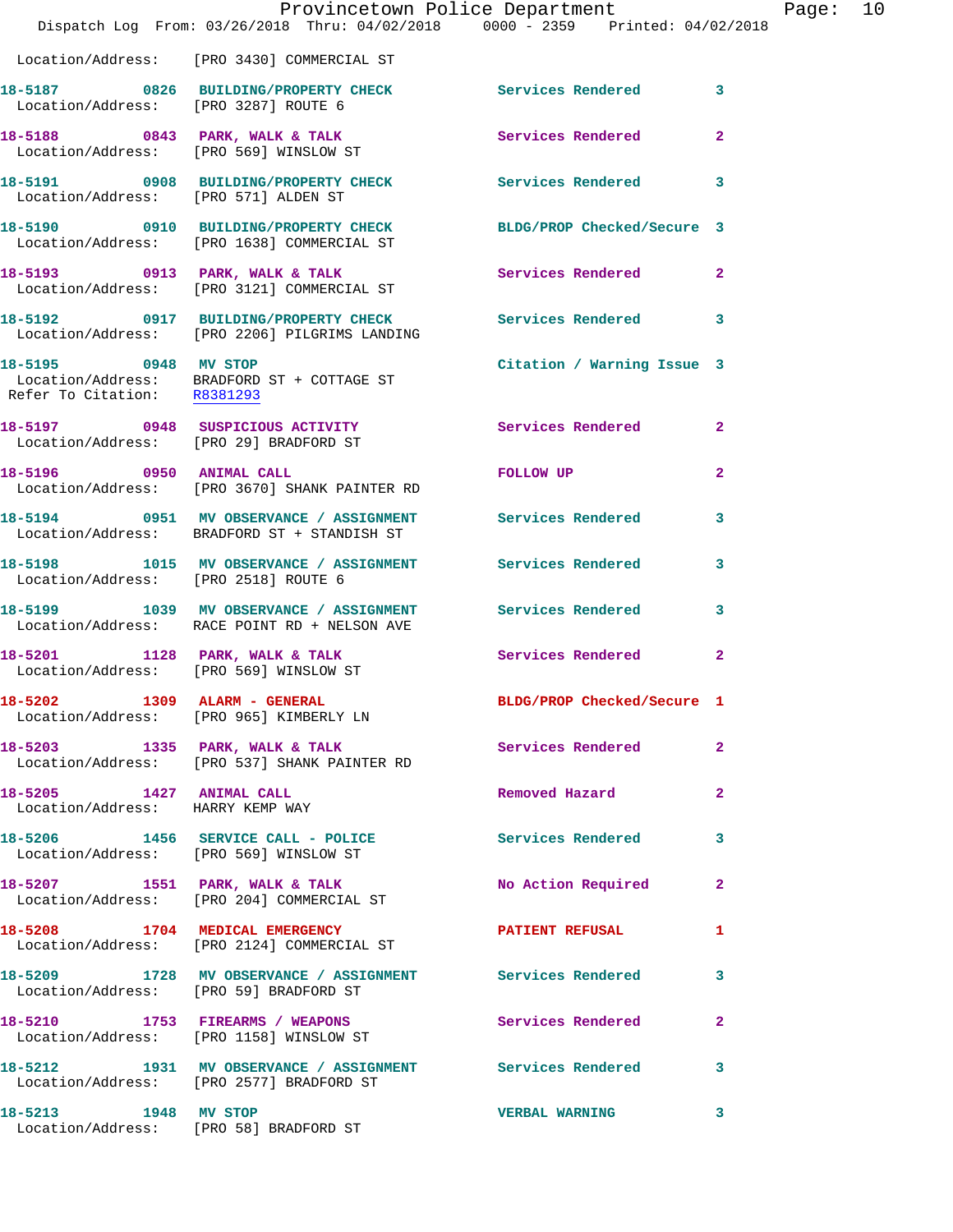|                    | Provincetown Police Department                                               |                                                                                | Page: | 11 |
|--------------------|------------------------------------------------------------------------------|--------------------------------------------------------------------------------|-------|----|
|                    |                                                                              | Dispatch Log From: 03/26/2018 Thru: 04/02/2018 0000 - 2359 Printed: 04/02/2018 |       |    |
| Refer To Citation: | $18 - 281 - CN$                                                              |                                                                                |       |    |
| 18-5214            | 2034 BUILDING/PROPERTY CHECK<br>Location/Address: [PRO 539] SHANK PAINTER RD | BLDG/PROP Checked/Secure 3                                                     |       |    |
| 18-5215            | 2044 BUILDING/PROPERTY CHECK<br>Location/Address: [PRO 530] SHANK PAINTER RD | BLDG/PROP Checked/Secure 3                                                     |       |    |
| 18-5217            | 2139 BUILDING/PROPERTY CHECK<br>Location/Address: [PRO 175] COMMERCIAL ST    | BLDG/PROP Checked/Secure 3                                                     |       |    |
| 18-5218            | 2153 BUILDING/PROPERTY CHECK<br>Location/Address: [PRO 182] COMMERCIAL ST    | BLDG/PROP Checked/Secure 3                                                     |       |    |

 Location/Address: [PRO 3256] COMMERCIAL ST **18-5220 2319 BUILDING/PROPERTY CHECK Services Rendered 3**  Location/Address: [PRO 1778] SHANK PAINTER RD 18-5221 2328 PARK, WALK & TALK **Services Rendered** 2

**18-5219 2221 BUILDING/PROPERTY CHECK BLDG/PROP Checked/Secure 3** 

 Location/Address: [PRO 105] COMMERCIAL ST 18-5223 2328 BAR CHECK No Action Required 2 Location/Address: [PRO 3443] COMMERCIAL ST **18-5222 2335 BUILDING/PROPERTY CHECK BLDG/PROP Checked/Secure 3** 

**18-5224 2337 BUILDING/PROPERTY CHECK BLDG/PROP Checked/Secure 3**  Location/Address: [PRO 3033] COMMERCIAL ST **18-5225 2340 BAR CHECK No Action Required 2**  Location/Address: [PRO 484] MASONIC PL **18-5226 2356 MV OBSERVANCE / ASSIGNMENT Services Rendered 3** 

Location/Address: [PRO 2494] BRADFORD ST

## **For Date: 03/30/2018 - Friday**

Location/Address: [PRO 379] COMMERCIAL ST

|                                                      | 18-5227       0004  BUILDING/PROPERTY_CHECK        Services_Rendered<br>Location/Address: [PRO 3430] COMMERCIAL ST |                            | $\overline{\mathbf{3}}$ |
|------------------------------------------------------|--------------------------------------------------------------------------------------------------------------------|----------------------------|-------------------------|
| Location/Address: [PRO 2521] ROUTE 6                 | 18-5228 0006 MV OBSERVANCE / ASSIGNMENT No Action Required 3                                                       |                            |                         |
|                                                      | 18-5230 0018 PARK, WALK & TALK<br>Location/Address: [PRO 539] SHANK PAINTER RD                                     | Services Rendered 2        |                         |
|                                                      | 18-5229 0021 BUILDING/PROPERTY CHECK<br>Location/Address: [PRO 530] SHANK PAINTER RD                               | BLDG/PROP Checked/Secure 3 |                         |
| 18-5232 0044 MV STOP<br>Refer To Citation: 18-282-CN | Location/Address: [PRO 3670] SHANK PAINTER RD                                                                      | <b>VERBAL WARNING</b>      | $\mathbf{3}$            |
|                                                      | 18-5231 0046 BUILDING/PROPERTY CHECK Services Rendered<br>Location/Address: [PRO 2490] PROVINCELANDS RD            |                            | $\mathbf{3}$            |
|                                                      | 18-5233 6102 MV OBSERVANCE / ASSIGNMENT Services Rendered<br>Location/Address: [PRO 2818] CONWELL ST               |                            | $\mathbf{3}$            |
|                                                      | 18-5234 0108 MV OBSERVANCE / ASSIGNMENT Services Rendered<br>Location/Address: BRADFORD ST + RYDER ST              |                            | $\overline{\mathbf{3}}$ |
|                                                      | 18-5235 0141 BUILDING/PROPERTY CHECK<br>Location/Address: [PRO 440] HARRY KEMP WAY                                 | BLDG/PROP Checked/Secure 3 |                         |
|                                                      | 18-5236 0145 BUILDING/PROPERTY CHECK<br>Location/Address: [PRO 2540] RACE POINT RD                                 | <b>Services Rendered</b>   | $\overline{\mathbf{3}}$ |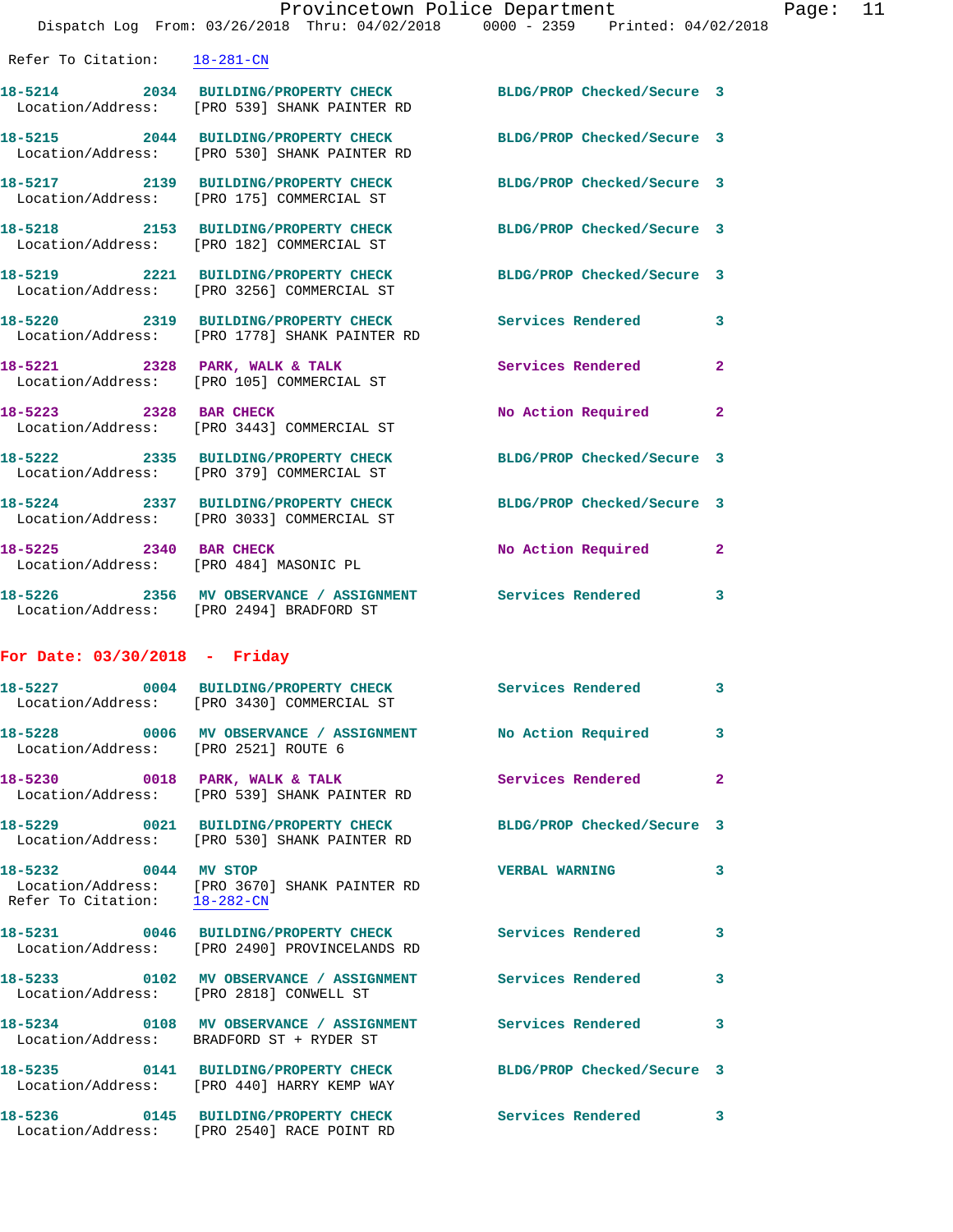|                                                                       | 18-5237 0152 BUILDING/PROPERTY CHECK<br>Location/Address: [PRO 2499] RACE POINT RD                                          | BLDG/PROP Checked/Secure 3 |                |
|-----------------------------------------------------------------------|-----------------------------------------------------------------------------------------------------------------------------|----------------------------|----------------|
|                                                                       | 18-5238 0201 BUILDING/PROPERTY CHECK<br>Location/Address: [PRO 3259] MACMILLAN WHARF                                        | BLDG/PROP Checked/Secure 3 |                |
|                                                                       | 18-5239 0202 MV OBSERVANCE / ASSIGNMENT<br>Location/Address: [PRO 2489] BRADFORD ST                                         | Services Rendered          | 3              |
|                                                                       | 18-5240 0250 BUILDING/PROPERTY CHECK<br>Location/Address: [PRO 2977] COMMERCIAL ST                                          | <b>Services Rendered</b>   | 3              |
|                                                                       | 18-5241 0300 BUILDING/PROPERTY CHECK<br>Location/Address: [PRO 3609] COMMERCIAL ST                                          | BLDG/PROP Checked/Secure 3 |                |
|                                                                       | 18-5242 0326 BUILDING/PROPERTY CHECK<br>Location/Address: [PRO 106] COMMERCIAL ST                                           | <b>Services Rendered</b>   | 3              |
|                                                                       | 18-5243 0425 BUILDING/PROPERTY CHECK<br>Location/Address: [PRO 447] JEROME SMITH RD                                         | BLDG/PROP Checked/Secure 3 |                |
|                                                                       | 18-5244 0501 BUILDING/PROPERTY CHECK<br>Location/Address: [PRO 2489] BRADFORD ST                                            | Services Rendered          | 3              |
|                                                                       | 18-5245 0506 MV OBSERVANCE / ASSIGNMENT Services Rendered<br>Location/Address: [PRO 106] COMMERCIAL ST                      |                            | 3              |
| Location/Address: [PRO 521] ROUTE 6                                   | 18-5246 0553 BUILDING/PROPERTY CHECK                                                                                        | <b>Services Rendered</b>   | 3              |
| 18-5247 0656 MEDICAL EMERGENCY<br>Location/Address: COMMERCIAL ST     |                                                                                                                             | <b>PATIENT REFUSAL</b>     | 1              |
|                                                                       | 18-5248 0732 MV OBSERVANCE / ASSIGNMENT<br>Location/Address: COMMERCIAL ST + SNAIL RD                                       | <b>Services Rendered</b>   | 3              |
| Location/Address: [PRO 569] WINSLOW ST                                | 18-5249 0755 SERVICE CALL - POLICE                                                                                          | Services Rendered          | 3              |
|                                                                       | 18-5250 0758 BUILDING/PROPERTY CHECK.<br>Location/Address: [PRO 3317] CEMETERY RD                                           | BLDG/PROP Checked/Secure 3 |                |
|                                                                       | 18-5251 0759 BUILDING/PROPERTY CHECK<br>Location/Address: [PRO 3318] CEMETERY RD                                            | BLDG/PROP Checked/Secure 3 |                |
|                                                                       | $18-5253$ 0846 PARK, WALK & TALK<br>Location/Address: [PRO 320] COMMERCIAL ST                                               | Services Rendered          | $\mathbf{2}$   |
| 18-5254 0856 PARK, WALK & TALK                                        | Location/Address: [PRO 175] COMMERCIAL ST                                                                                   | <b>Services Rendered</b>   | $\overline{2}$ |
|                                                                       | 18-5255 1001 MEDICAL EMERGENCY<br>Location/Address: [PRO 440] HARRY KEMP WAY                                                | Transported to Hospital 1  |                |
|                                                                       | 18-5257 1040 BUILDING/PROPERTY CHECK<br>Location/Address: [PRO 2977] COMMERCIAL ST                                          | Services Rendered 3        |                |
| Location/Address: [PRO 3287] ROUTE 6                                  | 18-5258 1043 BUILDING/PROPERTY CHECK                                                                                        | BLDG/PROP Checked/Secure 3 |                |
| 18-5260 1059 ALARM - GENERAL<br>Location/Address: [PRO 2215] OPPEN LN |                                                                                                                             | False Alarm                | $\mathbf{1}$   |
|                                                                       | 18-5259 1101 MV OBSERVANCE / ASSIGNMENT Services Rendered<br>Location/Address: [PRO 2598] BRADFORD ST EXT                   |                            | 3              |
|                                                                       | 18-5261 1115 MV OBSERVANCE / ASSIGNMENT Citation / Warning Issue 3<br>Location/Address: BRADFORD ST EXT + TELEGRAPH HILL RD |                            |                |

**18-5262 1122 MV STOP VERBAL WARNING 3**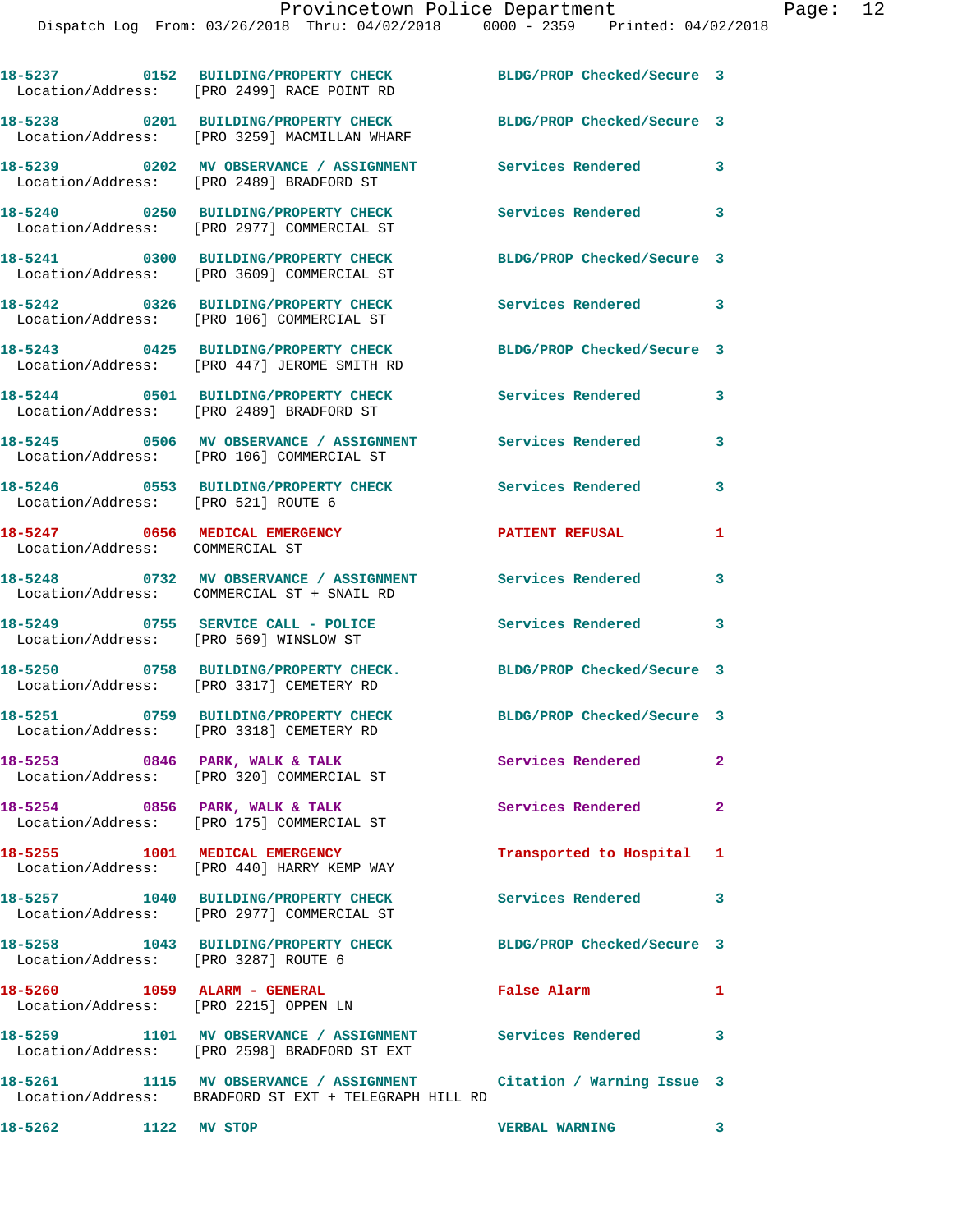|                                                                                                  | Provincetown Police Department<br>Dispatch Log From: 03/26/2018 Thru: 04/02/2018 0000 - 2359 Printed: 04/02/2018 |                            |                |
|--------------------------------------------------------------------------------------------------|------------------------------------------------------------------------------------------------------------------|----------------------------|----------------|
| Refer To Citation: 18-283-CN                                                                     | Location/Address: BRADFORD ST + MECHANIC ST                                                                      |                            |                |
| 18-5263 1132 MV STOP                                                                             | Location/Address: BRADFORD ST + FRANKLIN ST<br>Refer To Citation: $\frac{18-284-CN}{18-284-CN}$                  | <b>VERBAL WARNING</b>      | 3              |
|                                                                                                  | 18-5264 1141 ALARM - FIRE<br>Location/Address: [PRO 444] HIGH POLE HILL                                          | False Alarm                | 1              |
|                                                                                                  | 18-5265 1210 BUILDING/PROPERTY CHECK<br>Location/Address: [PRO 2206] PILGRIMS LANDING                            | BLDG/PROP Checked/Secure 3 |                |
| 18-5266 1238 MEDICAL EMERGENCY                                                                   | Location/Address: [PRO 569] WINSLOW ST                                                                           | <b>PATIENT REFUSAL</b>     | 1              |
|                                                                                                  | 18-5267 1251 MEDICAL EMERGENCY<br>Location/Address: [PRO 1466] COMMERCIAL ST                                     | <b>PATIENT REFUSAL</b>     | 1              |
|                                                                                                  | 18-5268 1331 PARK, WALK & TALK<br>Location/Address: [PRO 2483] COMMERCIAL ST                                     | <b>Services Rendered</b>   | $\overline{a}$ |
| 18-5269 1332 MV STOP<br>Location/Address: [PRO 2521] ROUTE 6                                     |                                                                                                                  | Citation / Warning Issue 3 |                |
| 18-5270 1344 MV COMPLAINT<br>Location/Address: [PRO 2521] ROUTE 6<br>Refer To Citation: R8381307 |                                                                                                                  | Could Not Locate           | $\overline{2}$ |
|                                                                                                  | 18-5271 1405 SERVICE CALL - POLICE<br>Location/Address: [PRO 516] RACE POINT RD                                  | <b>Services Rendered</b>   | 3              |
| Location/Address: [PRO 569] WINSLOW ST                                                           | 18-5272 1508 SERVICE CALL - POLICE                                                                               | Services Rendered          | 3              |
|                                                                                                  | 18-5273 1509 MV COLLISION<br>Location/Address: [PRO 182] COMMERCIAL ST                                           | Services Rendered          | 1              |
| $18-5274$ 1533 PARK, WALK & TALK                                                                 | Location/Address: [PRO 106] COMMERCIAL ST                                                                        | Services Rendered          | $\mathbf{2}$   |
| 18-5275                                                                                          | 1542 BUILDING/PROPERTY CHECK<br>Location/Address: [PRO 2898] JEROME SMITH RD                                     | BLDG/PROP Checked/Secure 3 |                |
| 18-5280 1556 ASSIST CITIZEN                                                                      | Location/Address: [PRO 2343] BREWSTER ST<br>Refer To Arrest: 18-16-AR                                            | <b>Services Rendered</b>   | 3              |
|                                                                                                  | 18-5277 1600 PARK, WALK & TALK<br>Location/Address: [PRO 175] COMMERCIAL ST                                      | <b>Services Rendered</b>   | $\mathbf{2}$   |
| Location/Address: [PRO 2521] ROUTE 6                                                             | 18-5278 1610 MV OBSERVANCE / ASSIGNMENT Services Rendered                                                        |                            | 3              |
|                                                                                                  | 18-5281 1700 SERVICE CALL - POLICE<br>Location/Address: [PRO 542] SHANK PAINTER RD<br>Refer To Arrest: 18-16-AR  | <b>SPOKEN TO</b>           | 3              |
|                                                                                                  | 18-5282 1722 BUILDING/PROPERTY CHECK Services Rendered<br>Location/Address: [PRO 3259] MACMILLAN WHARF           |                            | 3              |
|                                                                                                  | 18-5283 1732 BUILDING/PROPERTY CHECK<br>Location/Address: [PRO 564] BAYBERRY AVE                                 | Services Rendered          | 3              |
| 18-5284 1739 ANIMAL CALL                                                                         | Location/Address: [PRO 2490] PROVINCELANDS RD                                                                    | Services Rendered          | $\mathbf{2}$   |
| 18-5285 1741 ASSIST CITIZEN                                                                      | Location/Address: [PRO 1840] COMMERCIAL ST                                                                       | <b>Services Rendered</b>   | 3              |
| 18-5286 1757 HAZARDS                                                                             |                                                                                                                  | Services Rendered          | $\mathbf{2}$   |

Page:  $13$ <br>
<sup>2018</sup>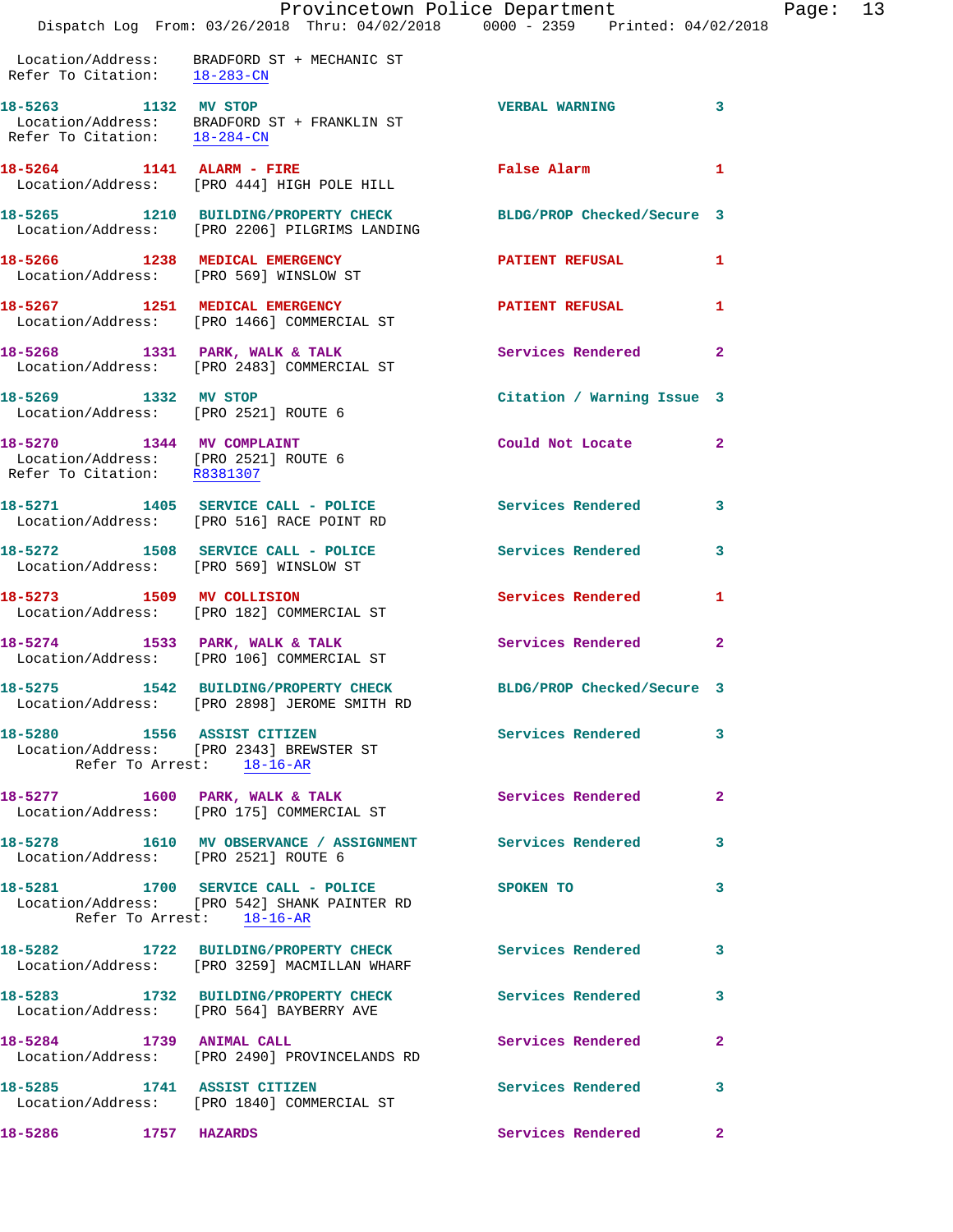|                                                                                              | Dispatch Log From: 03/26/2018 Thru: 04/02/2018 0000 - 2359 Printed: 04/02/2018                                   | Provincetown Police Department |              | Page: 14 |  |
|----------------------------------------------------------------------------------------------|------------------------------------------------------------------------------------------------------------------|--------------------------------|--------------|----------|--|
|                                                                                              | Location/Address: [PRO 1168] WINTHROP ST                                                                         |                                |              |          |  |
|                                                                                              | 18-5288 1940 BUILDING/PROPERTY CHECK BLDG/PROP Checked/Secure 3<br>Location/Address: [PRO 3296] SHANK PAINTER RD |                                |              |          |  |
| Location/Address: [PRO 1592] PEARL ST                                                        | 18-5289 1955 PARKING COMPLAINT SPOKEN TO                                                                         |                                | 3            |          |  |
| Location/Address: [PRO 571] ALDEN ST                                                         | 18-5290 2105 BUILDING/PROPERTY CHECK BLDG/PROP Checked/Secure 3                                                  |                                |              |          |  |
|                                                                                              | 18-5291 2113 BUILDING/PROPERTY CHECK BLDG/PROP Checked/Secure 3<br>Location/Address: [PRO 2494] BRADFORD ST      |                                |              |          |  |
|                                                                                              | 18-5292 2332 PARK, WALK & TALK 3 Services Rendered 2<br>Location/Address: [PRO 539] SHANK PAINTER RD             |                                |              |          |  |
|                                                                                              | 18-5293 2347 BUILDING/PROPERTY CHECK BLDG/PROP Checked/Secure 3<br>Location/Address: [PRO 106] COMMERCIAL ST     |                                |              |          |  |
|                                                                                              | 18-5294 2356 MV OBSERVANCE / ASSIGNMENT Unfounded<br>Location: [PRO 3672] TOWN LINE                              |                                | 3            |          |  |
| For Date: $03/31/2018$ - Saturday                                                            |                                                                                                                  |                                |              |          |  |
|                                                                                              | 18-5295 0012 BUILDING/PROPERTY CHECK Services Rendered 3<br>Location/Address: [PRO 3430] COMMERCIAL ST           |                                |              |          |  |
|                                                                                              | 18-5296 0025 PARK, WALK & TALK<br>Location/Address: [PRO 105] COMMERCIAL ST                                      | <b>Services Rendered</b>       | $\mathbf{2}$ |          |  |
|                                                                                              | 18-5297 0030 MEDICAL EMERGENCY<br>Location/Address: [PRO 1048] PEARL ST                                          | Transported to Hospital 1      |              |          |  |
|                                                                                              | 18-5298 0035 BAR CHECK<br>Location/Address: [PRO 399] COMMERCIAL ST                                              | No Action Required             | $\mathbf{2}$ |          |  |
| Location/Address: [PRO 61] BRADFORD ST                                                       | 18-5299 0041 BUILDING/PROPERTY CHECK BLDG/PROP Checked/Secure 3                                                  |                                |              |          |  |
|                                                                                              | 18-5300 0055 BUILDING/PROPERTY CHECK BLDG/PROP Checked/Secure 3<br>Location/Address: [PRO 3259] MACMILLAN WHARF  |                                |              |          |  |
|                                                                                              | 18-5302 0104 MV OBSERVANCE / ASSIGNMENT No Action Required 3<br>Location/Address: [PRO 2577] BRADFORD ST         |                                |              |          |  |
|                                                                                              | 18-5303 0129 MV OBSERVANCE / ASSIGNMENT Services Rendered<br>Location/Address: [PRO 2489] BRADFORD ST            |                                | 3            |          |  |
|                                                                                              | 18-5304 0219 BUILDING/PROPERTY CHECK Services Rendered 3<br>Location/Address: [PRO 2483] COMMERCIAL ST           |                                |              |          |  |
| Location/Address: [PRO 2520] PRINCE ST                                                       | 18-5305 0251 BUILDING/PROPERTY CHECK BLDG/PROP Checked/Secure 3                                                  |                                |              |          |  |
|                                                                                              | 18-5306 0408 BUILDING/PROPERTY CHECK Services Rendered 3<br>Location/Address: [PRO 1778] SHANK PAINTER RD        |                                |              |          |  |
|                                                                                              | 18-5307 0510 BUILDING/PROPERTY CHECK BLDG/PROP Checked/Secure 3<br>Location/Address: [PRO 440] HARRY KEMP WAY    |                                |              |          |  |
| Location/Address: [PRO 4048] ROUTE 6                                                         | 18-5308 0523 MV OBSERVANCE / ASSIGNMENT Services Rendered 3                                                      |                                |              |          |  |
|                                                                                              | 18-5309 0553 MV OBSERVANCE / ASSIGNMENT No Action Required 3<br>Location/Address: SHANK PAINTER RD + ROUTE 6     |                                |              |          |  |
| 18-5310 0758 MV STOP<br>Location/Address: [PRO 2479] ROUTE 6<br>Refer To Citation: 18-285-CN |                                                                                                                  | <b>VERBAL WARNING</b>          | 3            |          |  |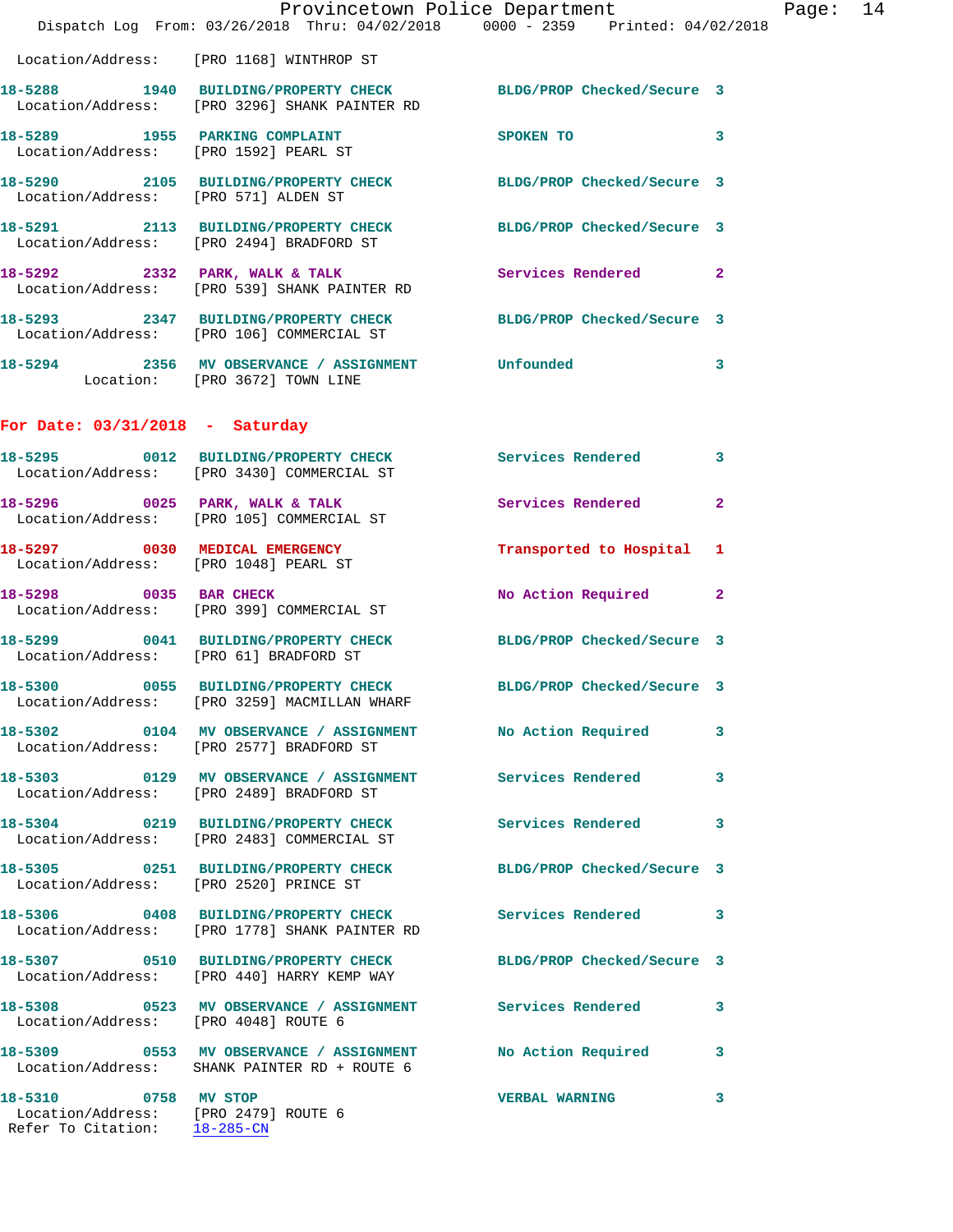|                                                                                                          | 18-5312 0819 BUILDING/PROPERTY CHECK<br>Location/Address: [PRO 526] RYDER ST EXT                                                                          | Services Rendered 3        |                         |
|----------------------------------------------------------------------------------------------------------|-----------------------------------------------------------------------------------------------------------------------------------------------------------|----------------------------|-------------------------|
| Location/Address: COURT ST                                                                               | 18-5313 0822 SERVICE CALL - POLICE Services Rendered                                                                                                      |                            | 3                       |
|                                                                                                          | 18-5311 0823 MV OBSERVANCE / ASSIGNMENT Services Rendered<br>Location/Address: COMMERCIAL ST + SNAIL RD                                                   |                            | 3                       |
|                                                                                                          | 18-5314 0849 PARK, WALK & TALK<br>Location/Address: [PRO 2500] COMMERCIAL ST                                                                              | <b>Services Rendered</b>   | $\mathbf{2}$            |
|                                                                                                          | 18-5315 0906 BUILDING/PROPERTY CHECK<br>Location/Address: [PRO 2540] RACE POINT RD                                                                        | Services Rendered          | 3                       |
|                                                                                                          | 18-5316 0908 SERVICE CALL - POLICE<br>Location/Address: [PRO 3296] SHANK PAINTER RD                                                                       | <b>Services Rendered</b>   | 3                       |
| 18-5318 0943 ANIMAL CALL                                                                                 | Location/Address: [PRO 2645] SHANK PAINTER RD                                                                                                             | Services Rendered          | $\mathbf{2}$            |
| Location/Address: [PRO 94] BRADFORD ST                                                                   | 18-5317 0945 MV OBSERVANCE / ASSIGNMENT Services Rendered                                                                                                 |                            | 3                       |
|                                                                                                          | 18-5319 1008 PARK, WALK & TALK<br>Location/Address: [PRO 444] HIGH POLE HILL                                                                              | <b>Services Rendered</b>   | $\overline{2}$          |
| 18-5320 1008 PARK, WALK & TALK                                                                           | Location/Address: [PRO 3222] ALDEN ST                                                                                                                     | <b>Services Rendered</b>   | $\overline{2}$          |
|                                                                                                          | 18-5321 1138 BUILDING/PROPERTY CHECK<br>Location/Address: [PRO 3259] MACMILLAN WHARF                                                                      | Services Rendered          | 3                       |
|                                                                                                          | 18-5323 1334 MV OBSERVANCE / ASSIGNMENT Services Rendered<br>Location/Address: BRADFORD ST + STANDISH ST                                                  |                            | 3                       |
|                                                                                                          | 18-5324 1359 MV OBSERVANCE / ASSIGNMENT<br>Location/Address: [PRO 1958] SHANK PAINTER RD                                                                  | Services Rendered          | 3                       |
|                                                                                                          | 18-5325 1419 BUILDING/PROPERTY CHECK Services Rendered<br>Location/Address: [PRO 519] RACE POINT RD                                                       |                            | 3                       |
|                                                                                                          | 18-5326 1433 SERVICE CALL - POLICE<br>Location/Address: [PRO 1728] BRADFORD ST                                                                            | SPOKEN TO                  | 3                       |
|                                                                                                          | 18-5328 1552 PARK, WALK & TALK<br>Location/Address: [PRO 1714] COMMERCIAL ST                                                                              | <b>Services Rendered</b>   |                         |
|                                                                                                          | 18-5329 1646 BUILDING/PROPERTY CHECK Services Rendered 3<br>Location/Address: [PRO 2206] PILGRIMS LANDING                                                 |                            |                         |
|                                                                                                          | 18-5330             1649    MV OBSERVANCE / ASSIGNMENT              Citation / Warning Issue   3<br>Location/Address: BRADFORD ST EXT + TELEGRAPH HILL RD |                            |                         |
| 18-5331 1704 MV STOP<br>Refer To Citation: 18-286-CN                                                     | Location/Address: BRADFORD ST EXT + TELEGRAPH HILL RD                                                                                                     | <b>VERBAL WARNING</b>      | 3                       |
| 18-5332 1745 ALARM - GENERAL                                                                             | Location/Address: [PRO 530] SHANK PAINTER RD                                                                                                              | BLDG/PROP Checked/Secure 1 |                         |
| 18-5334 1930 MV STOP<br>Location/Address: [PRO 546] ROUTE 6<br>Refer To Citation: $\frac{18-287-CN}{\ }$ |                                                                                                                                                           | <b>VERBAL WARNING</b>      | $\overline{\mathbf{3}}$ |
| 18-5335 1937 MV STOP<br>Location/Address: [PRO 606] CONWELL ST<br>Refer To Citation: 18-288-CN           |                                                                                                                                                           | <b>VERBAL WARNING</b>      | 3                       |
| 18-5336                                                                                                  | 1952 MV OBSERVANCE / ASSIGNMENT No Action Required 3                                                                                                      |                            |                         |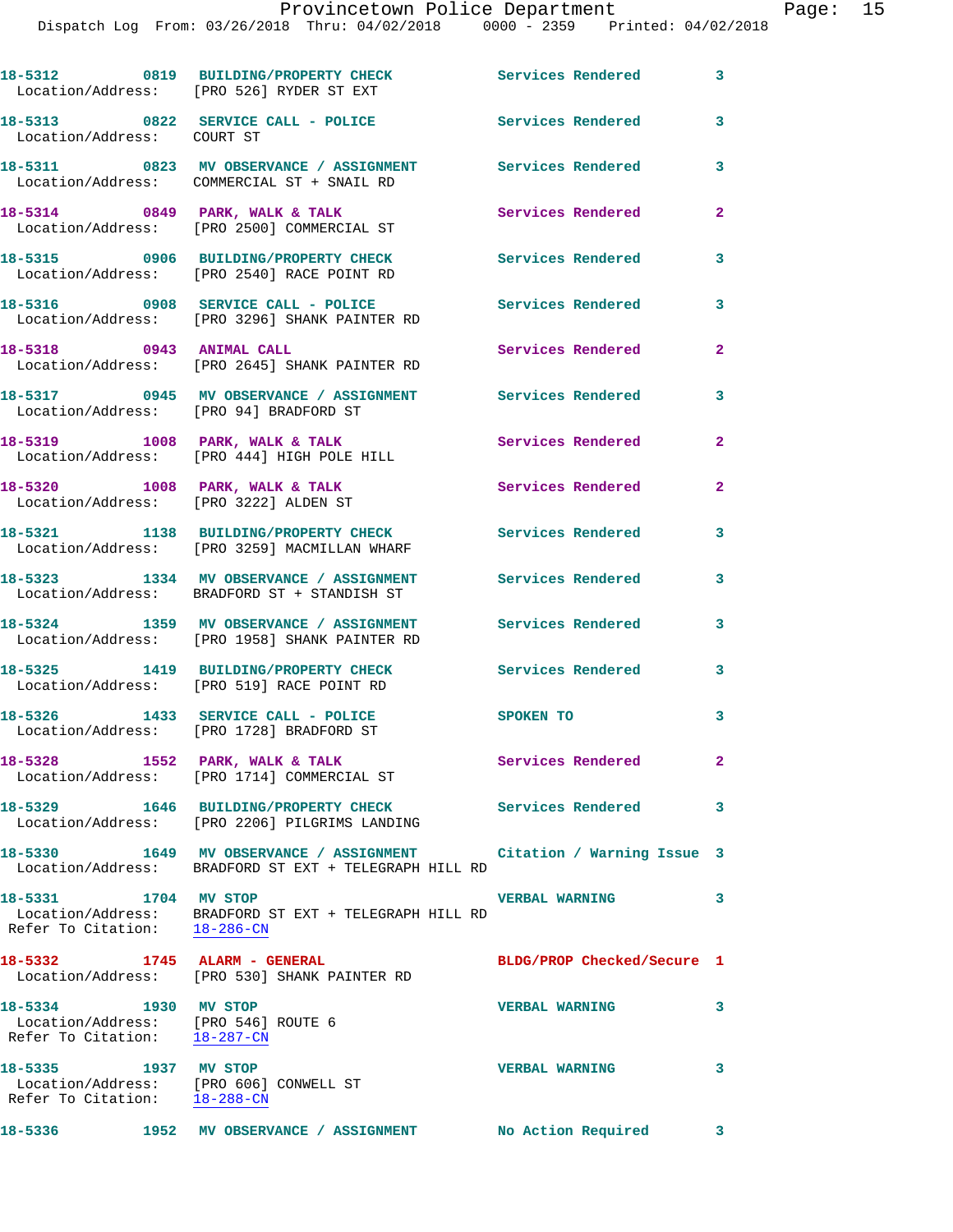|                                                                                     | Provincetown Police Department<br>Dispatch Log From: 03/26/2018 Thru: 04/02/2018 0000 - 2359 Printed: 04/02/2018 |                            |                |
|-------------------------------------------------------------------------------------|------------------------------------------------------------------------------------------------------------------|----------------------------|----------------|
| Location/Address: SHANK PAINTER RD                                                  |                                                                                                                  |                            |                |
| 18-5337 2034 MV STOP<br>Refer To Citation: $18-289$ -CN                             | Location/Address: [PRO 2479] ROUTE 6                                                                             | VERBAL WARNING 3           |                |
|                                                                                     | 18-5338 2117 BUILDING/PROPERTY CHECK BLDG/PROP Checked/Secure 3<br>Location/Address: [PRO 1638] COMMERCIAL ST    |                            |                |
| 18-5339 2117 BAR CHECK                                                              | Location/Address: [PRO 3912] SHANK PAINTER RD                                                                    | Services Rendered 2        |                |
|                                                                                     | 18-5340 2123 BUILDING/PROPERTY CHECK BLDG/PROP Checked/Secure 3<br>Location/Address: [PRO 433] RYDER ST EXT      |                            |                |
|                                                                                     | 18-5341 2130 BUILDING/PROPERTY CHECK BLDG/PROP Checked/Secure 3<br>Location/Address: [PRO 519] RACE POINT RD     |                            |                |
|                                                                                     | 18-5342 2141 MV OBSERVANCE / ASSIGNMENT No Action Required 3<br>Location/Address: [PRO 2577] BRADFORD ST         |                            |                |
|                                                                                     | 18-5343 2146 BUILDING/PROPERTY CHECK BLDG/PROP Checked/Secure 3<br>Location/Address: [PRO 530] SHANK PAINTER RD  |                            |                |
|                                                                                     | 18-5345 2358 MEDICAL EMERGENCY<br>Location/Address: [PRO 542] SHANK PAINTER RD                                   | Services Rendered          | 1              |
| For Date: $04/01/2018$ - Sunday                                                     |                                                                                                                  |                            |                |
|                                                                                     | 18-5346 0023 BUILDING/PROPERTY CHECK Services Rendered 3<br>  Location/Address: [PRO 3259] MACMILLAN WHARF       |                            |                |
| 18-5348 0025 BAR CHECK                                                              | Location/Address: [PRO 399] COMMERCIAL ST                                                                        | Services Rendered          | $\mathbf{2}$   |
| Location/Address: COMMERCIAL ST                                                     | 18-5347 0026 PARK, WALK & TALK 2008 SPOKEN TO                                                                    |                            | $\overline{a}$ |
|                                                                                     | 18-5350 0035 BAR CHECK<br>Location/Address: [PRO 3443] COMMERCIAL ST                                             | Services Rendered          | $\overline{a}$ |
|                                                                                     | 18-5351 0104 MV OBSERVANCE / ASSIGNMENT<br>Location/Address: BRADFORD ST + RYDER ST                              | <b>Services Rendered</b>   | 3              |
| 18-5352 0113 MV STOP                                                                | Location/Address: [PRO 606] CONWELL ST<br>Refer To Citation: 18-290-CN                                           | <b>VERBAL WARNING</b>      | 3              |
|                                                                                     | 18-5356   0115 MV OBSERVANCE / ASSIGNMENT   Services Rendered<br>Location/Address: [PRO 106] COMMERCIAL ST       |                            | 3              |
| 18-5353 0136 PARK, WALK & TALK                                                      | Location/Address: [PRO 539] SHANK PAINTER RD                                                                     | Services Rendered          | $\mathbf{2}$   |
| 18-5354 0137 MV STOP<br>Refer To Citation: 18-291-CN<br>Refer To Citation: R7274457 | Location/Address: BRADFORD ST + BANGS ST                                                                         | Citation / Warning Issue 3 |                |
|                                                                                     | 18-5355 0143 MV OBSERVANCE / ASSIGNMENT Services Rendered<br>Location/Address: [PRO 2489] BRADFORD ST            |                            | 3              |
| 18-5357 0216 911 - GENERAL                                                          | Location/Address: [PRO 106] COMMERCIAL ST                                                                        | Services Rendered          | 1              |
|                                                                                     | 18-5358 0249 MV OBSERVANCE / ASSIGNMENT Services Rendered<br>Location/Address: BRADFORD ST + STANDISH ST         |                            | 3              |
| 18-5359                                                                             | 0550 BUILDING/PROPERTY CHECK                                                                                     | BLDG/PROP Checked/Secure 3 |                |

Location/Address: [PRO 447] JEROME SMITH RD

Page: 16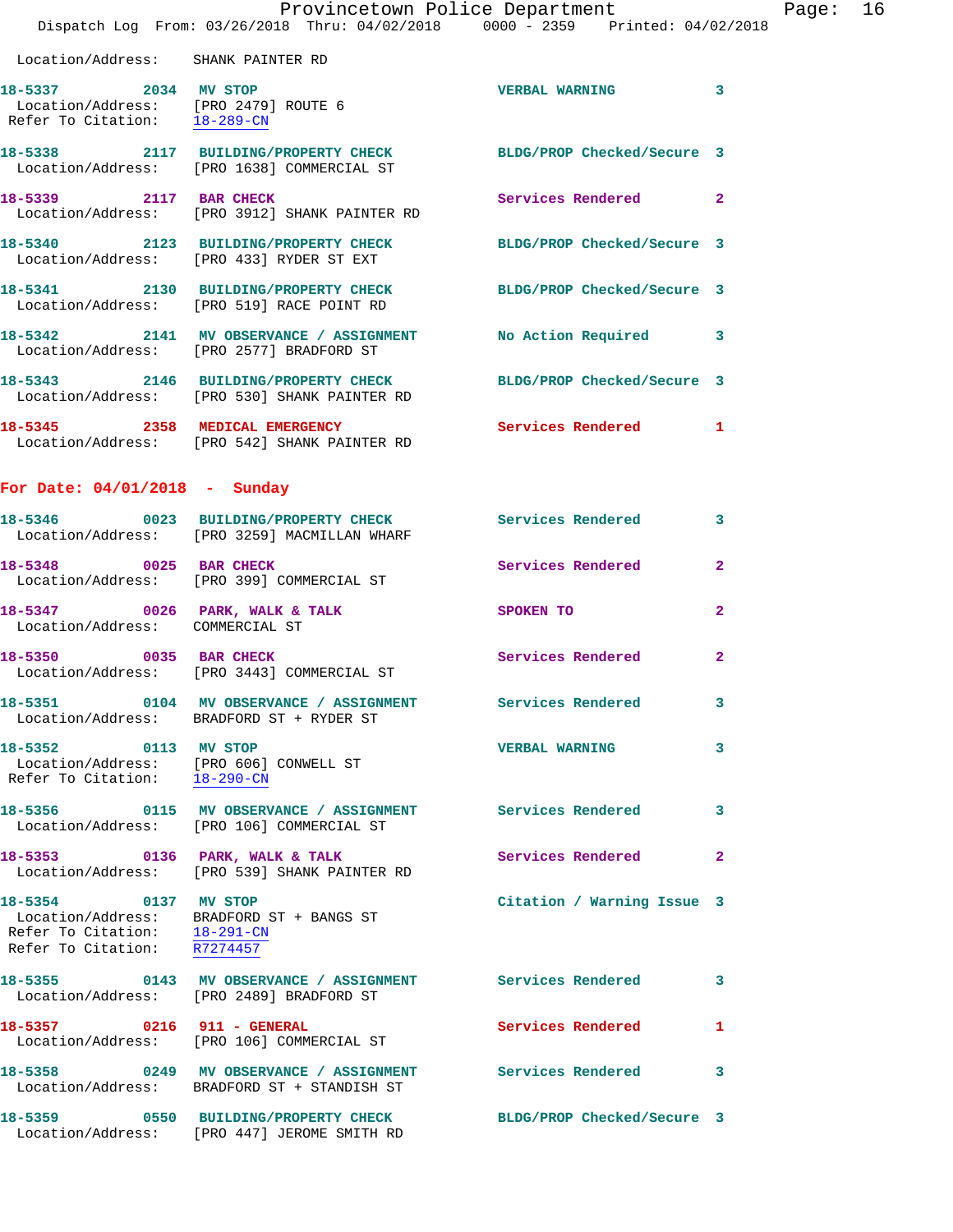|                                      | 18-5360 0602 BUILDING/PROPERTY CHECK<br>Location/Address: [PRO 444] HIGH POLE HILL                               | <b>Services Rendered</b> | 3              |
|--------------------------------------|------------------------------------------------------------------------------------------------------------------|--------------------------|----------------|
| Location/Address: ROUTE 6            | 18-5361 0606 MV OBSERVANCE / ASSIGNMENT Services Rendered                                                        |                          | 3              |
|                                      | 18-5363 0747 TRAFFIC CONTROL<br>Location/Address: ROUTE 6 + SHANK PAINTER RD                                     | Services Rendered        | 3              |
|                                      | 18-5364 0821 BUILDING/PROPERTY CHECK<br>Location/Address: [PRO 2494] BRADFORD ST                                 | Services Rendered        | 3              |
|                                      | 18-5365 0915 MV OBSERVANCE / ASSIGNMENT<br>Location/Address: [PRO 1784] SHANK PAINTER RD                         | <b>Services Rendered</b> | 3              |
|                                      | 18-5366 1010 BUILDING/PROPERTY CHECK<br>Location/Address: [PRO 3430] COMMERCIAL ST                               | Services Rendered        | 3              |
|                                      | 18-5367 1011 BUILDING/PROPERTY CHECK<br>Location/Address: [PRO 525] COMMERCIAL ST                                | Services Rendered        | 3              |
|                                      | 18-5368 1012 BUILDING/PROPERTY CHECK<br>Location/Address: [PRO 3365] HARBOUR DR                                  | Services Rendered        | 3              |
|                                      | 18-5369 1030 BUILDING/PROPERTY CHECK<br>Location/Address: [PRO 2483] COMMERCIAL ST                               | Services Rendered        | 3              |
| Location/Address: [PRO 3440] ROUTE 6 | 18-5370 1041 MV OBSERVANCE / ASSIGNMENT Services Rendered                                                        |                          | 3              |
| 18-5372 1116 LANDLORD / TENANT       | Location/Address: [PRO 3473] COMMERCIAL ST                                                                       | Services Rendered        | $\mathbf{2}$   |
|                                      | 18-5371 1123 MV OBSERVANCE / ASSIGNMENT<br>Location/Address: COMMERCIAL ST + SNAIL RD                            | Services Rendered        | 3              |
| 18-5373 1147 LOOSE DOG               | Location/Address: KENDALL LN + COMMERCIAL ST                                                                     | Could Not Locate         | $\mathbf{2}$   |
|                                      | 18-5375 1231 BUILDING/PROPERTY CHECK<br>Location/Address: [PRO 2206] PILGRIMS LANDING                            | Services Rendered        | 3              |
|                                      | 18-5376 1233 SERVICE CALL - POLICE<br>Location/Address: [PRO 442] HARRY KEMP WAY                                 | Services Rendered        | 3              |
|                                      | 18-5377 1253 MV COMPLAINT<br>Location/Address: [PRO 2778] COMMERCIAL ST                                          | Services Rendered        | $\mathbf{2}$   |
| Location/Address: ROUTE 6 + SNAIL RD | 18-5378 1311 MV OBSERVANCE / ASSIGNMENT Services Rendered 3                                                      |                          |                |
|                                      | 18-5379 1401 PARK, WALK & TALK<br>Location/Address: [PRO 175] COMMERCIAL ST                                      | <b>Services Rendered</b> | $\mathbf{2}$   |
|                                      | 18-5380 1401 PARK, WALK & TALK<br>Location/Address: [PRO 2494] BRADFORD ST                                       | Services Rendered 2      |                |
|                                      | 18-5381 1535 PARK, WALK & TALK<br>Location: [PRO 3431] LOPES SQUARE                                              | Services Rendered        | $\overline{2}$ |
| 18-5382 1558 ALARM - FIRE            | Location/Address: [PRO 312] COMMERCIAL ST                                                                        | False Alarm              | $\mathbf{1}$   |
|                                      | 18-5384 1651 MV OBSERVANCE / ASSIGNMENT No Action Required 3<br>Location/Address: [PRO 94] BRADFORD ST           |                          |                |
|                                      | 18-5385 1655 BUILDING/PROPERTY CHECK BLDG/PROP Checked/Secure 3<br>Location/Address: [PRO 3296] SHANK PAINTER RD |                          |                |
|                                      | 18-5386 1702 BUILDING/PROPERTY CHECK BLDG/PROP Checked/Secure 3                                                  |                          |                |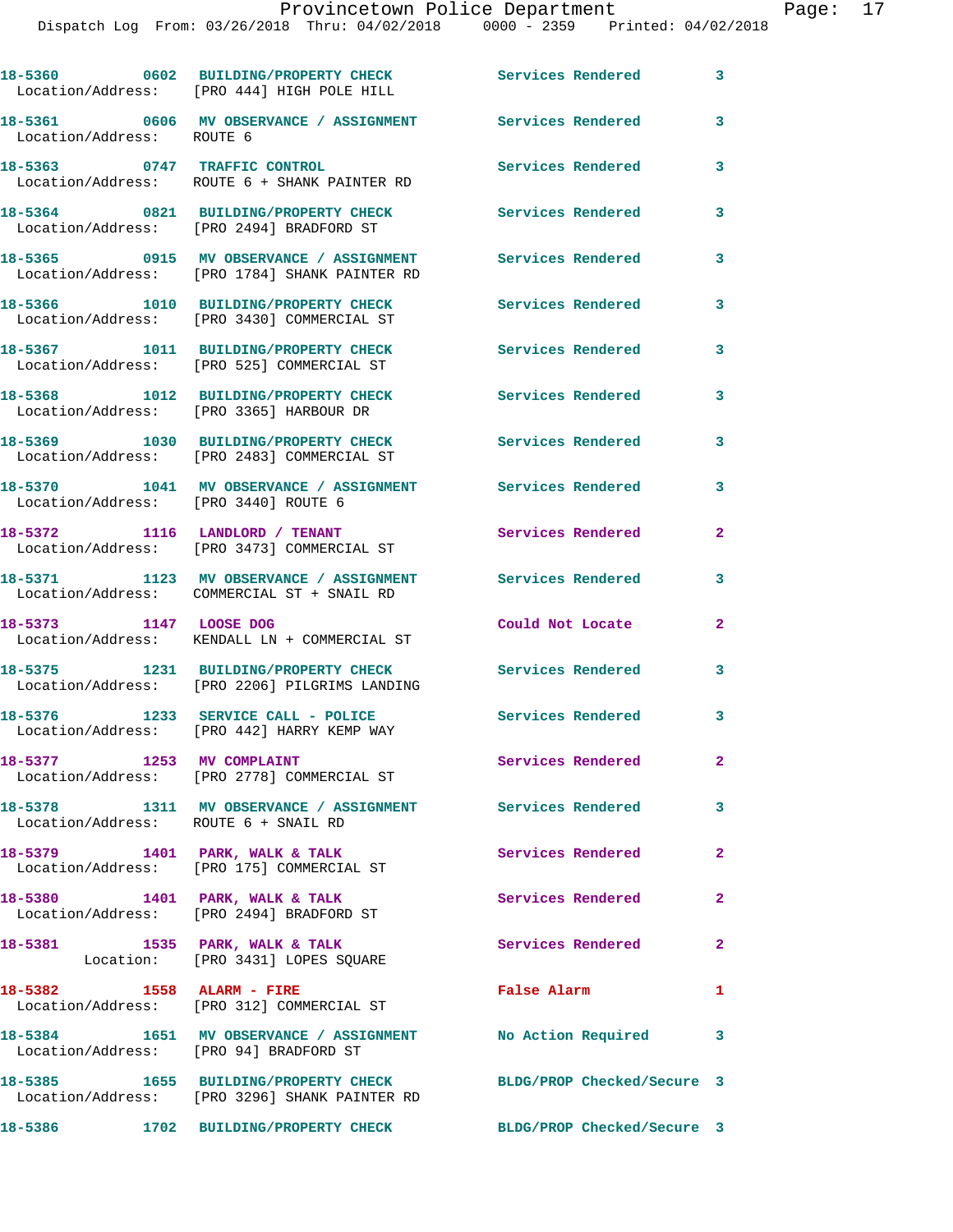|                                        | Provincetown Police Department<br>Dispatch Log From: 03/26/2018 Thru: 04/02/2018 0000 - 2359 Printed: 04/02/2018     |                            |              | Page: 18 |  |
|----------------------------------------|----------------------------------------------------------------------------------------------------------------------|----------------------------|--------------|----------|--|
|                                        | Location/Address: [PRO 1840] COMMERCIAL ST                                                                           |                            |              |          |  |
|                                        | 18-5387 1706 MV OBSERVANCE / ASSIGNMENT Services Rendered 3<br>Location/Address: [PRO 3430] COMMERCIAL ST            |                            |              |          |  |
|                                        | 18-5388 1726 BUILDING/PROPERTY CHECK BLDG/PROP Checked/Secure 3<br>Location/Address: [PRO 519] RACE POINT RD         |                            |              |          |  |
| 18-5389 1744 MV STOP                   | Location/Address: [PRO 203] COMMERCIAL ST<br>Refer To Citation: 18-292-CN                                            | VERBAL WARNING 3           |              |          |  |
|                                        | 18-5390 1821 BUILDING/PROPERTY CHECK BLDG/PROP Checked/Secure 3<br>Location/Address: [PRO 530] SHANK PAINTER RD      |                            |              |          |  |
|                                        | 18-5391 1828 MEDICAL EMERGENCY<br>Location/Address: [PRO 442] HARRY KEMP WAY                                         | PATIENT REFUSAL 1          |              |          |  |
|                                        | 18-5392 1841 BUILDING/PROPERTY CHECK BLDG/PROP Checked/Secure 3<br>Location/Address: [PRO 3430] COMMERCIAL ST        |                            |              |          |  |
| Location/Address: [PRO 57] BRADFORD ST | 18-5395 1855 BUILDING/PROPERTY CHECK BLDG/PROP Checked/Secure 3                                                      |                            |              |          |  |
| Location/Address: BRADFORD ST EXT      | 18-5394 1900 MV OBSERVANCE / ASSIGNMENT No Action Required 3                                                         |                            |              |          |  |
|                                        | 18-5396 1900 MV OBSERVANCE / ASSIGNMENT No Action Required 3<br>Location/Address: SHANK PAINTER RD + JEROME SMITH RD |                            |              |          |  |
|                                        | 18-5397 1930 PARKING COMPLAINT<br>Location/Address: [PRO 453] KILEY CT                                               | No Action Required 3       |              |          |  |
|                                        | 18-5398 2025 MV OBSERVANCE / ASSIGNMENT No Action Required<br>Location/Address: [PRO 2577] BRADFORD ST               |                            | $\mathbf{3}$ |          |  |
| Location/Address: ROUTE 6              | 18-5399 2046 MV OBSERVANCE / ASSIGNMENT No Action Required 3                                                         |                            |              |          |  |
|                                        | 18-5400 2056 BUILDING/PROPERTY CHECK BLDG/PROP Checked/Secure 3<br>Location/Address: [PRO 539] SHANK PAINTER RD      |                            |              |          |  |
|                                        | 18-5401 2120 BUILDING/PROPERTY CHECK<br>Location/Address: [PRO 3609] COMMERCIAL ST                                   | BLDG/PROP Checked/Secure 3 |              |          |  |
|                                        | 18-5402 2124 BUILDING/PROPERTY CHECK BLDG/PROP Checked/Secure 3<br>Location/Address: [PRO 440] HARRY KEMP WAY        |                            |              |          |  |
|                                        | 18-5403 2130 PARK, WALK & TALK<br>Location/Address: [PRO 105] COMMERCIAL ST                                          | Services Rendered 2        |              |          |  |
|                                        | 18-5405 2137 BUILDING/PROPERTY CHECK<br>Location/Address: [PRO 182] COMMERCIAL ST                                    | BLDG/PROP Checked/Secure 3 |              |          |  |
|                                        | 18-5406 2146 BUILDING/PROPERTY CHECK BLDG/PROP Checked/Secure 3<br>Location/Address: [PRO 175] COMMERCIAL ST         |                            |              |          |  |
| Location/Address: [PRO 3222] ALDEN ST  | 18-5407 2228 SUSPICIOUS ACTIVITY                                                                                     | Unfounded                  | $\mathbf{2}$ | 1        |  |
|                                        | 18-5409 2352 MV OBSERVANCE / ASSIGNMENT Services Rendered 3<br>Location/Address: BRADFORD ST + HOWLAND ST            |                            |              |          |  |
|                                        | 18-5408 2354 BUILDING/PROPERTY CHECK BLDG/PROP Checked/Secure 3<br>Location/Address: [PRO 1645] HARRY KEMP WAY       |                            |              |          |  |
|                                        |                                                                                                                      |                            |              |          |  |

**For Date: 04/02/2018 - Monday**

| 18-5410           | 0002 | MV STOP              | <b>VERBAL WARNING</b> |  |
|-------------------|------|----------------------|-----------------------|--|
| Location/Address: |      | ROUTE 6 + HOWLAND ST |                       |  |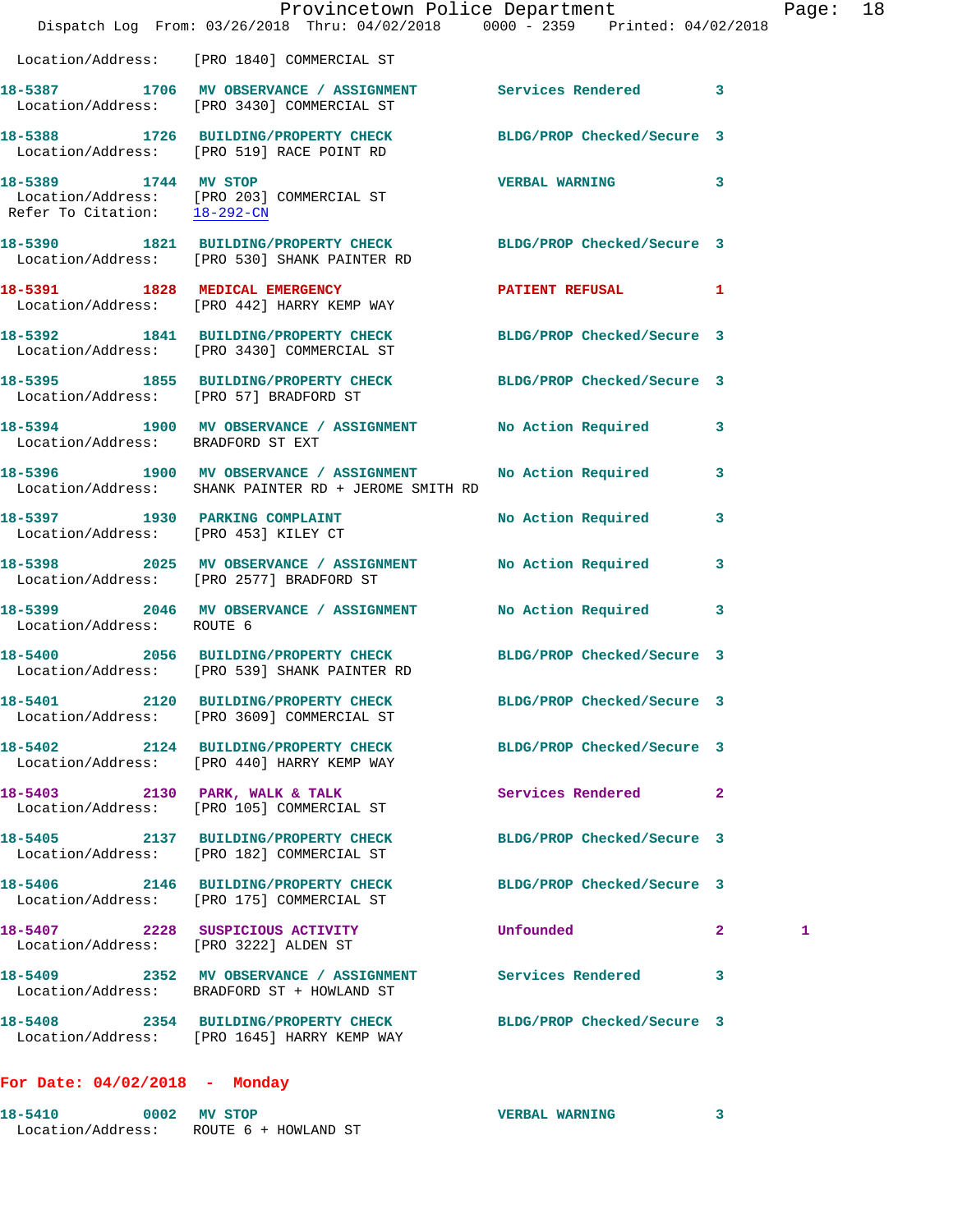| Refer To Citation: 18-293-CN                                                                |                                                                                                                      |                                      |   |
|---------------------------------------------------------------------------------------------|----------------------------------------------------------------------------------------------------------------------|--------------------------------------|---|
| Location/Address: ROUTE 6 + HOWLAND ST                                                      | 18-5411 0021 MV OBSERVANCE / ASSIGNMENT Services Rendered 3                                                          |                                      |   |
|                                                                                             | 18-5412 0038 MEDICAL EMERGENCY<br>Location/Address: [PRO 484] MASONIC PL                                             | Transported to Hospital 1            |   |
| Location/Address: [PRO 512] PRINCE ST                                                       | 18-5414 0101 BUILDING/PROPERTY CHECK                                                                                 | BLDG/PROP Checked/Secure 3           |   |
|                                                                                             | 18-5415 		 0113 MV OBSERVANCE / ASSIGNMENT Services Rendered<br>Location/Address: BRADFORD ST + PRINCE ST            |                                      | 3 |
|                                                                                             | 18-5416 0127 BUILDING/PROPERTY CHECK<br>Location/Address: [PRO 3259] MACMILLAN WHARF                                 | Services Rendered                    | 3 |
|                                                                                             | 18-5417 <b>18-5417</b> 0151 MV OBSERVANCE / ASSIGNMENT Services Rendered<br>Location/Address: BRADFORD ST + RYDER ST |                                      | 3 |
| 18-5418 0159 MV STOP<br>Refer To Citation: 18-294-CN                                        | Location/Address: WINSLOW ST + JEROME SMITH RD                                                                       | <b>VERBAL WARNING</b>                | 3 |
|                                                                                             | 18-5419 0243 BUILDING/PROPERTY CHECK<br>Location/Address: [PRO 1638] COMMERCIAL ST                                   | BLDG/PROP Checked/Secure 3           |   |
|                                                                                             | 18-5420 0259 BUILDING/PROPERTY CHECK<br>Location/Address: [PRO 2859] BRADFORD ST                                     | BLDG/PROP Checked/Secure 3           |   |
|                                                                                             | 18-5421 0301 MV OBSERVANCE / ASSIGNMENT<br>Location/Address: BRADFORD ST + SHANK PAINTER RD                          | Services Rendered 3                  |   |
|                                                                                             | 18-5422 0336 BUILDING/PROPERTY CHECK<br>Location/Address: [PRO 1989] COMMERCIAL ST                                   | BLDG/PROP Checked/Secure 3           |   |
|                                                                                             | 18-5423 0403 BUILDING/PROPERTY CHECK<br>Location/Address: [PRO 554] TREMONT ST                                       | BLDG/PROP Checked/Secure 3           |   |
|                                                                                             | 18-5424 0458 BUILDING/PROPERTY CHECK<br>Location/Address: [PRO 447] JEROME SMITH RD                                  | BLDG/PROP Checked/Secure 3           |   |
|                                                                                             | 18-5425 0504 MV OBSERVANCE / ASSIGNMENT Services Rendered 3<br>Location/Address: JEROME SMITH RD + SHANK PAINTER RD  |                                      |   |
| Location/Address: ROUTE 6                                                                   |                                                                                                                      |                                      |   |
|                                                                                             | 18-5427 0556 BUILDING/PROPERTY CHECK<br>Location/Address: [PRO 526] RYDER ST EXT                                     | <b>Services Rendered</b><br>$\sim$ 3 |   |
|                                                                                             | 18-5428 0608 BUILDING/PROPERTY CHECK<br>Location/Address: [PRO 564] BAYBERRY AVE                                     | Services Rendered 3                  |   |
|                                                                                             | 18-5429 		 0731 MV OBSERVANCE / ASSIGNMENT Services Rendered<br>Location/Address: [PRO 3430] COMMERCIAL ST           |                                      | 3 |
| 18-5430 0735 MV STOP<br>Location/Address: [PRO 2513] ROUTE 6<br>Refer To Citation: R8381294 |                                                                                                                      | Citation / Warning Issue 3           |   |
|                                                                                             | 18-5431 0759 SERVICE CALL - POLICE<br>Location/Address: [PRO 569] WINSLOW ST                                         | Services Rendered 3                  |   |
|                                                                                             | 18-5432 0830 COMPLAINT - GENERAL<br>Location/Address: [PRO 542] SHANK PAINTER RD                                     | SPOKEN TO                            | 3 |
|                                                                                             | 18-5433 0856 BUILDING/PROPERTY CHECK<br>Location/Address: [PRO 2206] PILGRIMS LANDING                                | BLDG/PROP Checked/Secure 3           |   |
| 18-5434 0905 ALARM - GENERAL                                                                |                                                                                                                      | False Alarm                          |   |